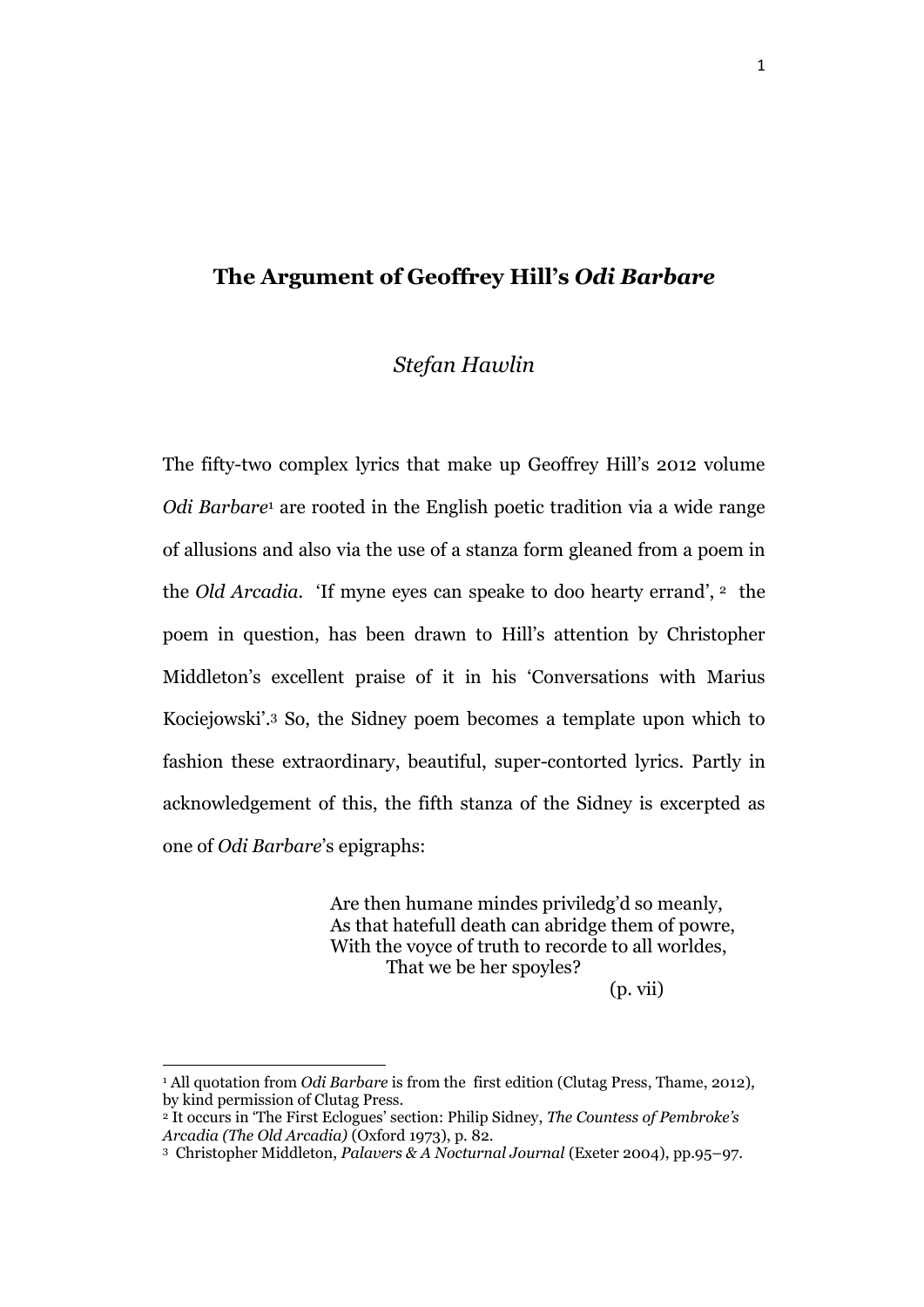As Middleton says, 'It's *grand*, that. It's also obscure. You don't figure out what on earth it means to start with. It has a sort of luminous, blinding, dazzling splendour about it'. <sup>4</sup> The question is stark, however, when we get it. Undoubtedly Hill wants to answer 'no', but a lot of hares have been set running. What words really do count in the valley of the shadow of death? In the Hopkins-like beginning of the last ode, LII, we have this echo of 'Carrion Comfort': 'Not faced death, not been there, not done with dying' (l. 1). In his late seventies, the poet writes, spiritually if not physically, *in extremis.* What in his ethos and his technic (to use two of his own terms) – in what he says, and in his manner of saying it – can really brave the ending of life?

*Odi Barbare*'s second epigraph is supplied by *Aeneid* II, 509–11:

arma diu senior desueta trementibus aeuo circumdat nequiquam umeris et inutile ferrum cingitur ac densos fertur moriturus in hostis (p. vii)

In Surrey's translation:

Th'old man in vaine did on his sholders then, Trembling for age, his curace long disused, His bootlesse swerd he girded him about, And ran amid his foes, redy to dye.<sup>5</sup>

Troy is nearly lost; a civilization is coming to an end. Old king Priam, trembling with age and rage, struggles into his armour for the last time

<sup>4</sup> Ibid., p. 97.

<sup>5</sup> Henry Howard, *The Poems of Henry Howard, Earl of Surrey*, ed. Frederick Morgan Padelford, rev. ed. (Seattle 1928), p. 131.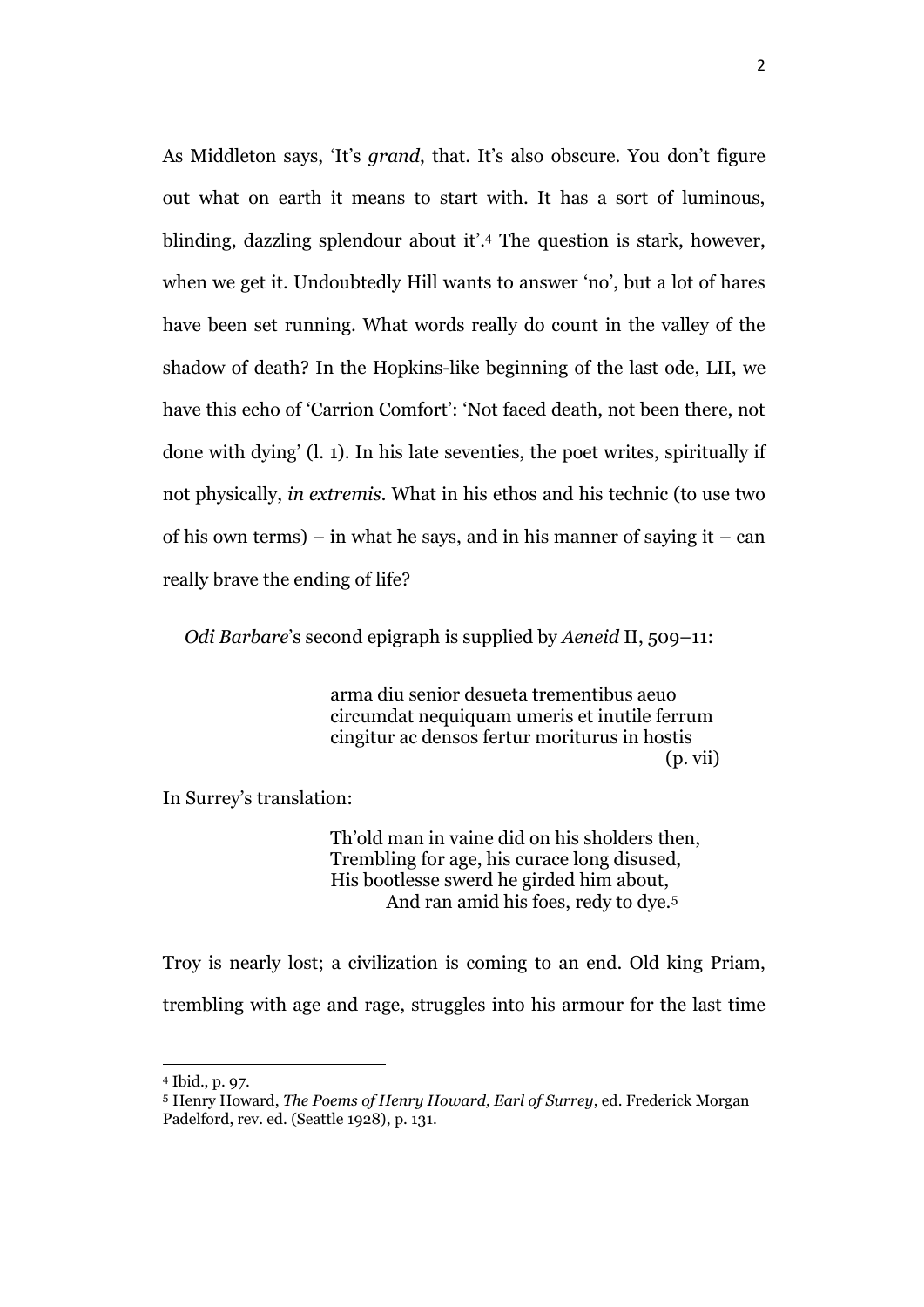desperate to defend it. In something of this fashion Hill sees himself as setting out once more, in what he elsewhere calls his 'scant-extended age',<sup>6</sup> to do battle with the signs of the times.

**Evil**

Hill believes in original sin, our nearly aboriginal self-alienation, not as a theological deduction (though it can be that) but as something that can be read off from the perversities of the individual heart, and collectively from humankind's self-hating addiction to war, injustice, and cruelty. Evil is a fact of species' life, and is a ground-note in this volume, as in much of Hill's work. There are various small disasters and betrayals, but it is big events that form the backdrop: in XXXV the Battle of Passchendaele, with nearly 750,000 soldiers killed; in XXXVI the destruction of the majority of the shtetls in the wake of the German advance into Russia in 1941; in II the brutal ending of the fighting of the Second World War in Italy; in V the contemporary aggravations and atrocities surrounding the state of Israel. The central meditation on evil concerns the Holocaust, not exactly a new topic for Hill but one which he again treats here with searching originality.

For a start, this poem, Ode XXVI, is not about the Warsaw ghetto or Auschwitz-Birkenau, but is focused instead on the fate of the Jews in the

<sup>6</sup> Hill, *Clavics* (London 2011), no. 6: p. 16.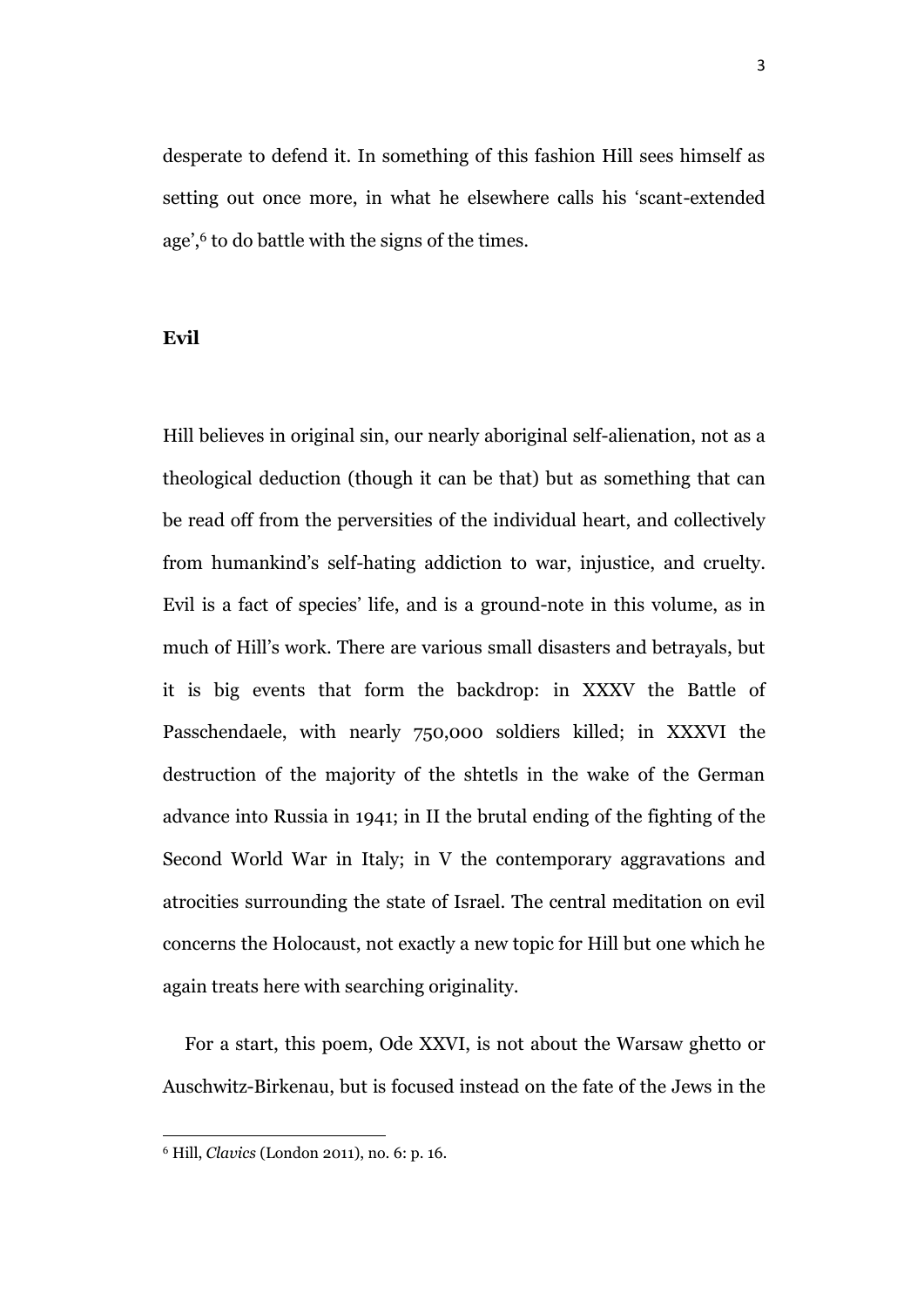ghetto in Łodz (pronounced Wodj), a story with which fewer readers are probably familiar. The Jewish population in Łodz, first cordoned off into the north-east section of the city, was liquidated through the course of the war by starvation, disease, and massive relocations to the deathcamps.<sup>7</sup> A once thriving Jewish population of 250,000 was reduced to almost nothing. The Łodz ghetto also acted as a holding-pen for Jews brought from other parts of Europe, funnelled through to extermination. The ode begins almost casually: no 'see-here' or hyperbole is required: 'Łodz: I've been there, done that. The vanished children' (l. 1), i.e. the poet has written about the Holocaust before, and one of the most poignant early aspects of life in the ghetto was that children under eightyears-old were some of the first taken off and killed: 'The vanished children' is nonchalant and chilling. Then there is the switch into the second line: 'Klezmer makes glad music at Larazus' gate'. Here we have both 'Hark, hark, the lark at heaven gate sings, / And Phoebus gins arise' (*Cymbeline*, 2. 3. 19–20) and the lark that 'from sullen earth, sings hymns at heaven's gate' (Sonnet 29), and an allusion that seems to combine Lazarus the poor man and Lazarus of Bethany. Klezmer (the wonderful Jewish folk music, which non-Jews will most readily associate with weddings) is testimony that the Holocaust has in some sense been survived by the Jewish people: 'If as straggling voices the dead return

<sup>7</sup> *Chronicle of the Łodz Ghetto, 1941–1944*, ed. Lucjan Dobroszychi, trans. Richard Lourie (New Haven, Conn. 1984), is one of the most extraordinary Holocaust documents, a factual, low-key, blow-by-blow account of life in the ghetto over the period, written by the victims themselves.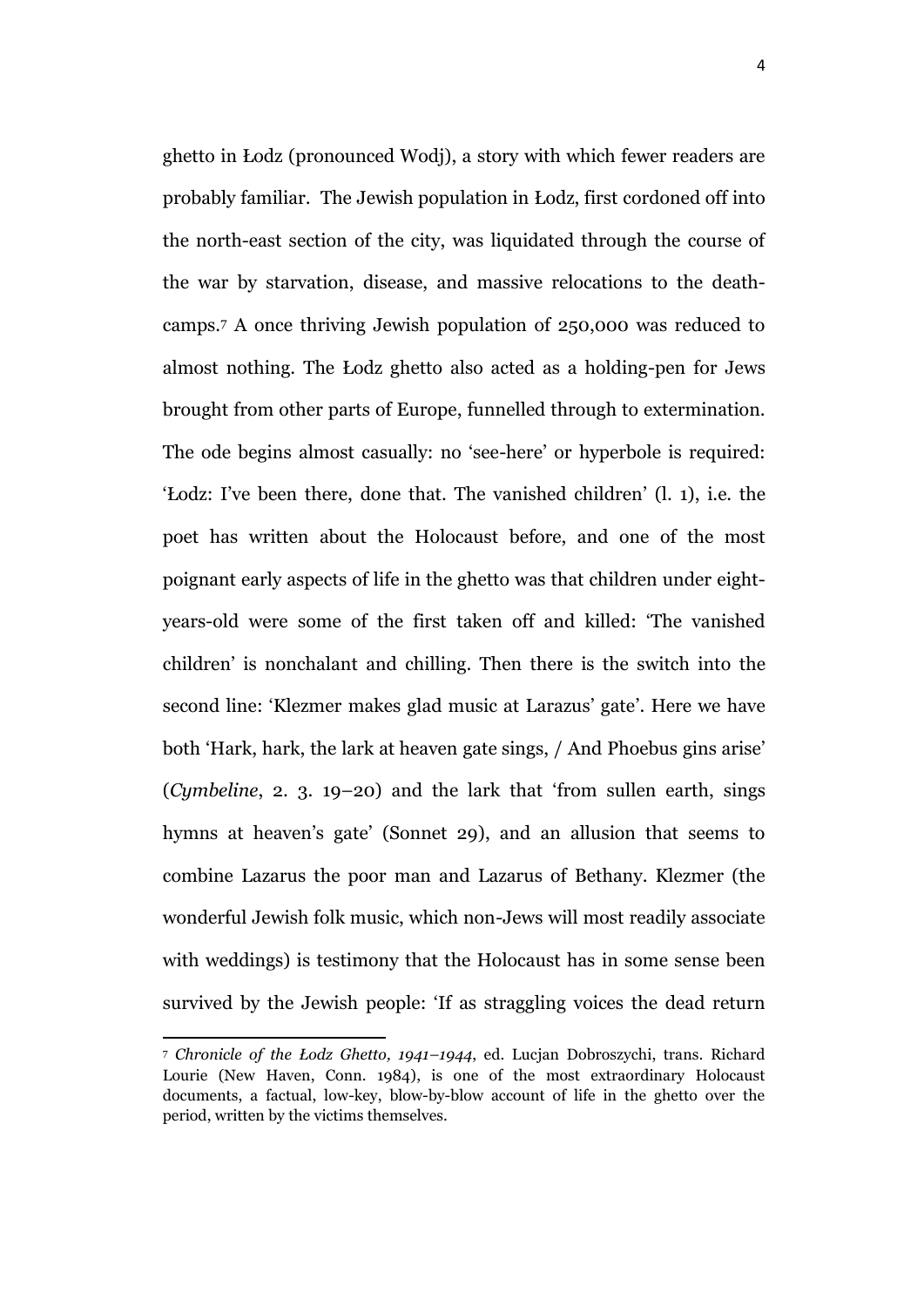now / They have our number' (ll.  $3-4$ ) – the connection between the massacred generations and the present generations is always there; the Holocaust is (almost) universally acknowledged.

So far, so good. But the next lines disconcert us, as the poet whisks us off to his own 1930s-40s' childhood in Worcestershire:

> Breathing hard we wrestled asbestos brake-pads; Luminously radioactive watches Fizzled green plaque riding elastic wrist-bands; Glue smelt of peardrops.

Someone those taut days was predicting biros.

 $(11.5-9)$ 

Surreal fantasy here is actually literal fact. Children's bikes in the 1930s did employ asbestos in their brake-pads. Watch dials, which glowed green in the dark, were produced both under the trademark 'Undark' by the Radium Dial Company, and also by the US Radium Corporation, using a paint mixture that contained radioactive radium. The biro (in the US 'the ball-point pen') was patented by László Bíró in 1938 and came into wide use in Britain after the war. The effect of all this is very similar to the effect of 'Zyklon' (6) in Hill's iconic 'September Song'. <sup>8</sup> Not only do we have in five bare lines all the high-jinks of childhood – the bike races, the showing off of one's new watch to friends – but we have the terrible reminder that this was a world that thought of itself, in part at least, as

<sup>8</sup> Hill, *Collected Poems* (London 1985), p. 67.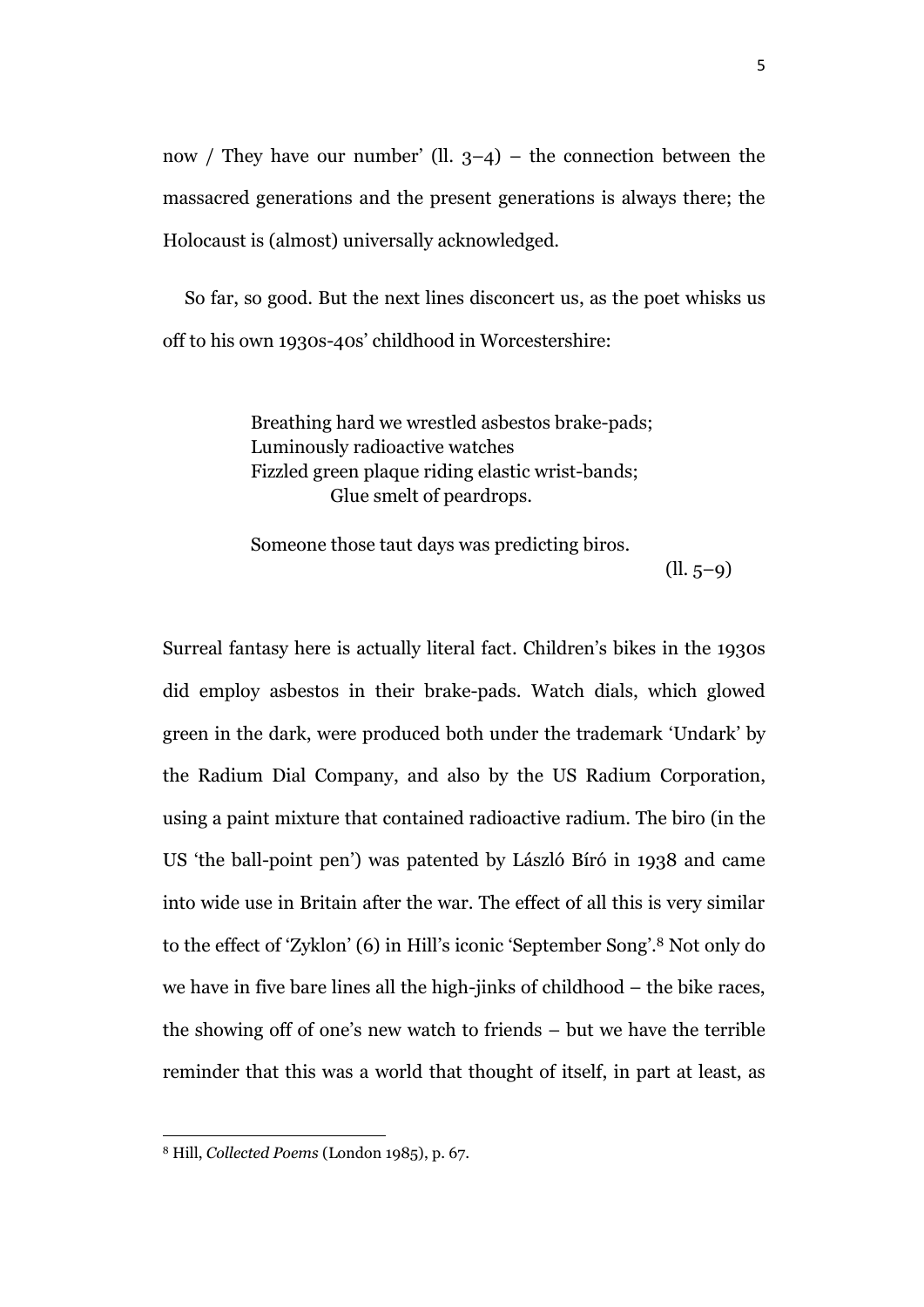modern and progressive. In those 'taut days' someone was 'predicting biros' (l.  $\varphi$ ) – a matter of interest to the schoolboy grappling with his blotty fountain pen – but few had any intuition of the scale of the Holocaust.

By placing his own childhood side by side with the 'vanished children' of Łodz, Hill encapsulates in a small space an important part of his vision of evil: how, at its worst, it seems to exceed explanation. For him there may be many identifiable causal reasons for the Holocaust – historical, political, sociological, and so forth – yet in the way in which what actually happened violates the liberal imagination's view of what humanity actually is, we have a compelling if paradoxical argument for religious faith, along the lines of the kind of theodicy that might be derived from Job 38. Implicit in Hill's view is the sense that the monstrous birth of the Holocaust invalidates at a stroke all progressivist or Whiggish views of history (though, no doubt, they will always seek their own revival and rehabilitation); for him, any sense of a respectable self-image for humankind, outside of a theological frame, is an impossibility.

Back in his childhood, Hill notes wryly that one of his friends was a Jew who 'blubbered' easily and who was 'bright, a bully' (l. 10). Clearly he suffered under this boy's ministrations. Some people saw aspects of the Holocaust coming: 'Many then had foresight but I was not one' (l. 14). And then, in just two lines, he captures authentically his own childish view of the pre-war condition of the Jews: 'Vital spinners counting,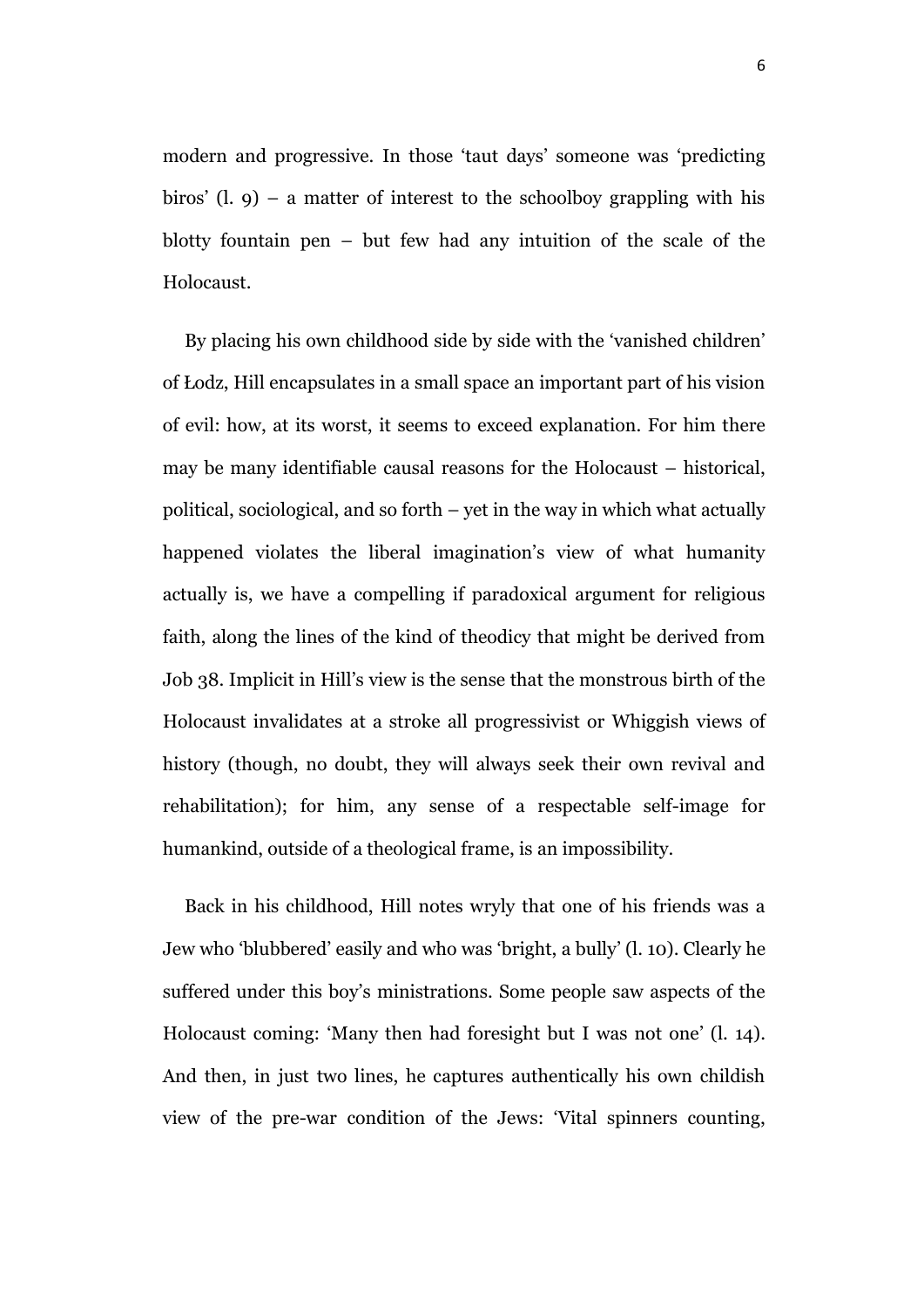there's no subtraction / Ever can oust them' (ll. 15–16). This evokes Jewish energy, hard work, productivity (the usual cultural clichés), and the sense that the Jews were a solid matter-of-fact reality in European life. The end of the poem, as a reminder of suffering, describes with poignancy the loveliness of the clarinet in Klezmer music, but then the world presses on at its own relentless pace: 'Hurl of things fastbound the last-known survivors' / Wailed diminution' (ll. 23–24).

### **Cultural memory**

 $\overline{a}$ 

As a Christian poet, history for Hill is necessarily a shape encompassing the Fall, the Incarnation, and the end-time.<sup>9</sup> Such a short-hand formulation no doubt violates via simplification the mystery it describes, and Hill himself is more tactful and introspective in the ways in which he sets out to address the issue of cultural memory and the related issue of providential history. In fact, his own comments sometimes appear to offer less than his actual embodied thought in his poetry. In 1980, for example, in a *New Statesman* interview, he said this: 'I think that it is a tragedy for a nation or people to lose the sense of history, not because I think that the people is thereby losing some mystical private possession, but because I think that it is losing some vital dimension of

<sup>9</sup> See, for example, *Speech! Speech!* (London 2000), no. 15: p. 8.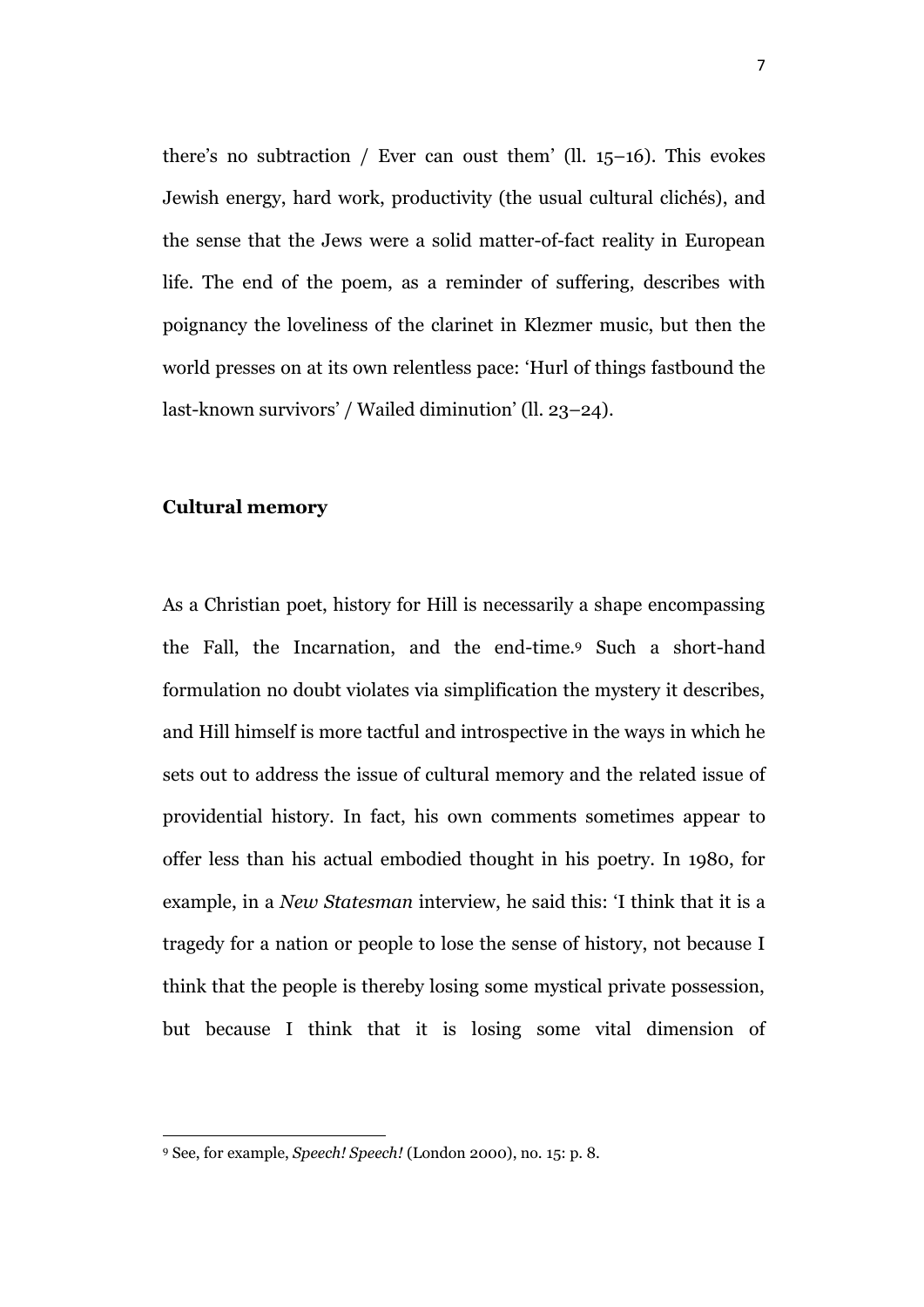intelligence'. <sup>10</sup> In a recent essay, Rowan Williams puts a different slant on this thought: 'The point is not that the past is good, and the present bad by comparison; it is that a present which has no sense either of gift or of loss in relation to the past is in serious ways a barbarized and impoverished environment.' <sup>11</sup> Just as our individual childhoods are profoundly shaped by the family and social environments we inherit, so the larger history of a nation is a warp and weft emerging from the past from which we cannot egoistically split ourselves off.

In this respect his religious humanism is very similar to that of T. S. Eliot, as expressed for example in the choruses of his pageant play *The Rock.* Here are some of Eliot's grandest declarations:

. . . here upon earth you have the reward of the good and ill that was done by those who have gone before you. And all that is ill you may repair if you walk together in humble repentance, expiating the sins of your fathers; And all that was good you must fight to keep with hearts as devoted as those of your fathers who fought to gain it. (from Chorus II)<sup>12</sup>

Hill's implicit argument is that the contemporary mindset lacks this reverent sensitivity to the past and to how we fit into an ongoing story. As he puts it bluntly in *The Triumph of Love*, England is 'a nation / with so many memorials but no memory'. <sup>13</sup> History saturates *Odi Barbare* as

<sup>10</sup> 'Under Judgment', interview with Blake Morrison, *New Statesman* (8 Feb. 1980), p. 213.

<sup>11</sup> Rowan Williams, 'The Standing of Poetry: Geoffrey Hill's Quartet', in *Geoffrey Hill: Essays on His Later Work*, ed. John Lyon and Peter McDonald (Oxford 2012), p. 64.

<sup>12</sup> T. S. Eliot, *Collected Poems 1909–1962* (London 1963), pp. 167–8.

<sup>13</sup> Hill, *The Triumph of Love* (London 1998), sec. LXXVI: p. 40.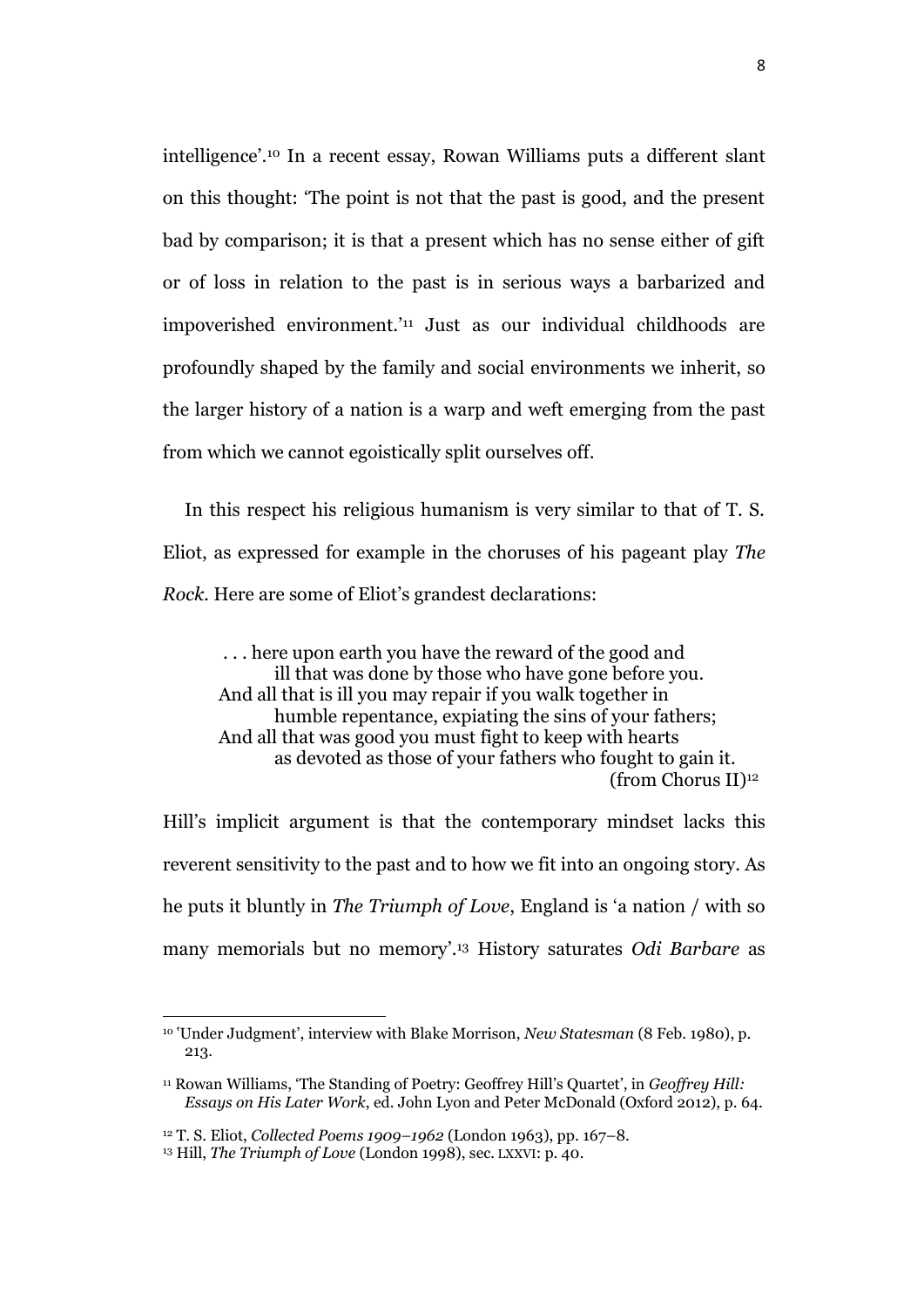much as Hill's earlier volumes, but aspects of this theme of cultural memory now emerge with new clarity.

Ode XXXV is again a poem that can be drawn into this context: 'Conscript fathers, hell-bent from wars returning, / Ninety years gone here to redress the summons' (ll. 1–2). The 18-year-olds conscripted into the army by the Military Service Act of 1916, who survived the war, lived on into the 1980s and 1990s (the last English combat veteran of World War I died in 2009). After the hell of the Passchendaele campaign, lives had to continue, be pieced together, remade, with few notions of psychological stress or PTSD. The First World War, in short, lasted a lot longer than 1918, and 'history' is not the simplified pattern we so often suppose: it is close, biological, intimate; to apprehend it meaningfully demands that we live within a sense of the community of the generations.

Ode VI is the place where Hill really addresses this issue head on, though initially no doubt it may look like only a sepia-coloured recreation of the Anglo-Zulu war (1879) and the Battles of Isandlwana and Rorke's Drift. Will the old charges against Hill of historical nostalgia be revived? Perhaps the charge seems even more plausible at the point where the reader realizes that Hill is also referring to the historical re-enactments of these battles in the Hollywood films *Zulu Dawn* (1979) and *Zulu*  (1964). Who can forget Michael Caine, in *Zulu*, in the role that made his career, as the upper-class Lieutenant Gonville Bromhead? The films purport to be 'the truth', but their sensationalism, anachronism, and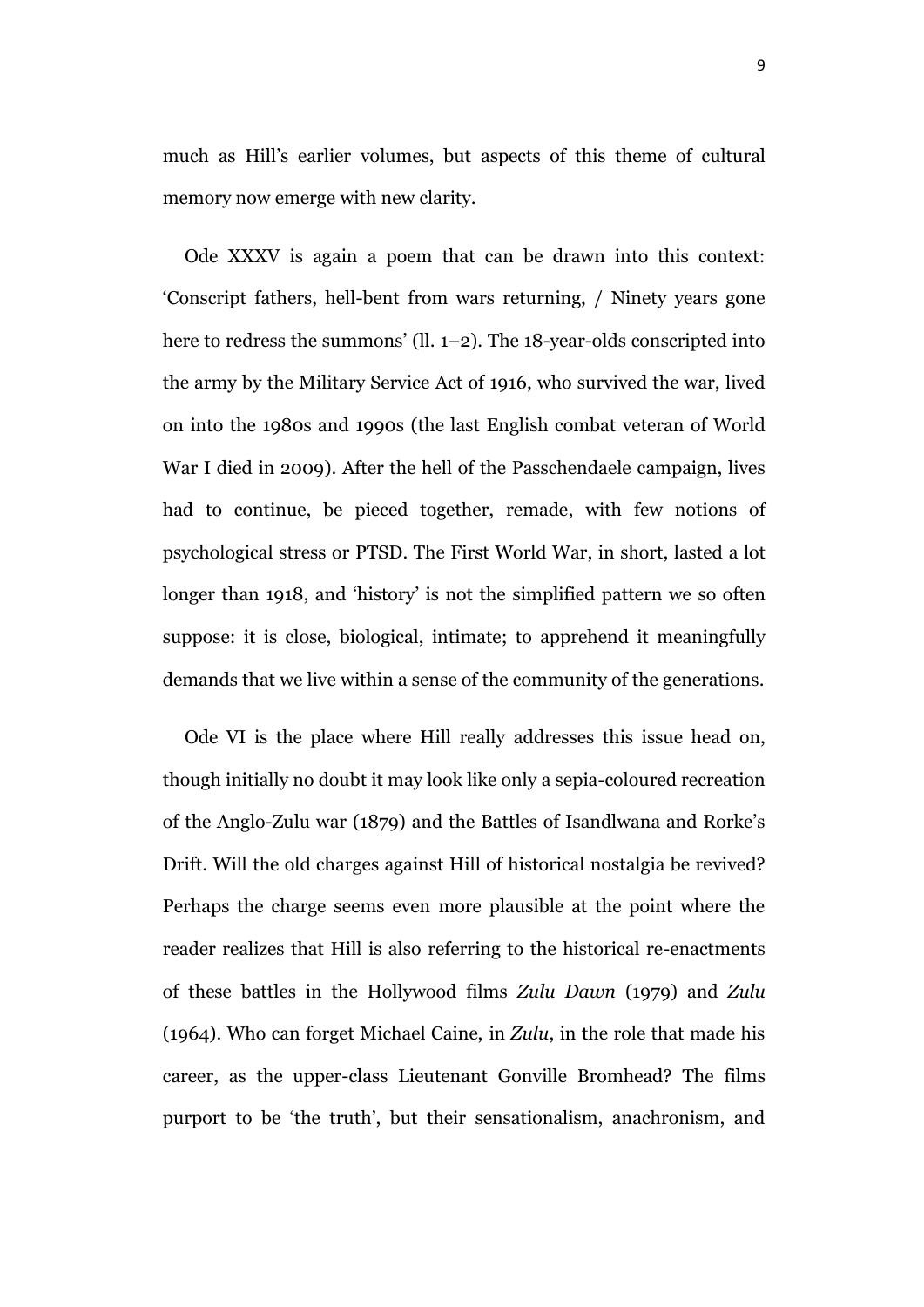melodrama obviously do create 'soldiery's grand comedy' (l. 26), only, in reality – as the pun here makes clear – 'soldiery's grand comedy *plays to curtains'* (emphasis added), i.e. entertains us (receives curtain calls) and leads to sacrifice and death (as in 'it's curtains for them'). The invasion of Zululand in January 1879 by a British army under the command of Lieutenant-General Lord Chelmsford, 'Errant Chelmsford' (l. 13), led to one of the most mismanaged of imperial wars. Within his theme of the importance of cultural memory, Hill sets it down defiantly as part of the reality that was imperial Britain.

For me, it is the moral poise of this ode that is so telling, since it neither endorses the view of Empire that sees it as all bad and shameful, nor endorses some simplistic heroic view, nor the recent kind of history (for example, Niall Ferguson's neoimperialist view) that wants to see the Empire as, on balance, a good for the wider world. Here the summative scope of such judgements, their level of generalization, becomes suspect in the face of the intimacy of bravery and suffering. As depicted here, the Anglo-Zulu war is a mixture of farce and heroism, sin and grace. We may note, for example, the balancing act of the third stanza. On the one hand, the horror of the assegais (the Zulu spear, pronounced '*ass*-uh-guys'), on the other hand the deadly effect of the British army's breech-loading 'one-shot' Martini-Henry rifles. This stanza has a flagrant air, even an air of pastiche, but it is pressing on us the horrible texture of events:

> Assegais whish-washed in the fleshy Empire Jelk you inside out like a dumdum bullet;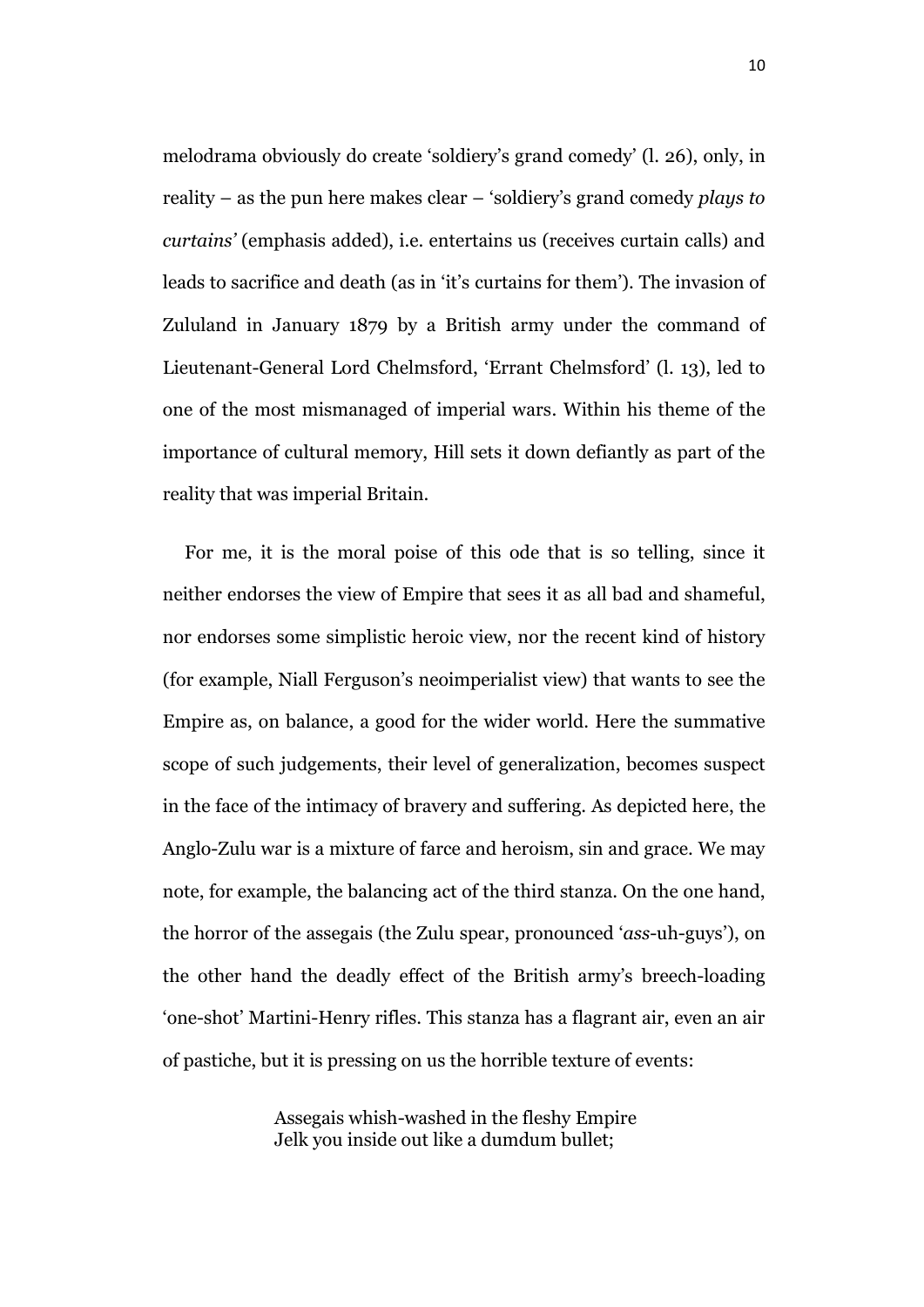#### Death by numbers, one-short Martini-Henry Redhot on target. (ll. 8–12)

The dignity given to both the Zulus and the British soldiers in this poem forces us to step outside many of our current clichés about Empire and its aftermath.

## **Prophecy**

 $\overline{a}$ 

For many years now Hill has been a social critic willing to take on the prophetic role, and this is an important element in considering *Odi Barbare* as a whole. What could be called prophetic, indeed angry, poems have to be read within the larger, very personal context set up elsewhere in the collection. Hill has said of Yeats and Eliot that 'each in his own way, throughout the 1920s and 1930s, . . . fought for the intelligence of poetry within the civic domain,' <sup>14</sup> and he undoubtedly sees himself as continuing this fight in the troubled circumstances of today. The critiques he offers are humble ones, rooted in his profound love for a country that he believes is going seriously wrong, and rooted too in a strong self-irony concerning his own role as castigating prophet.

<sup>14</sup> Hill, *Collected Critical Writings*, ed. Kenneth Haynes (Oxford 2008), p. 579.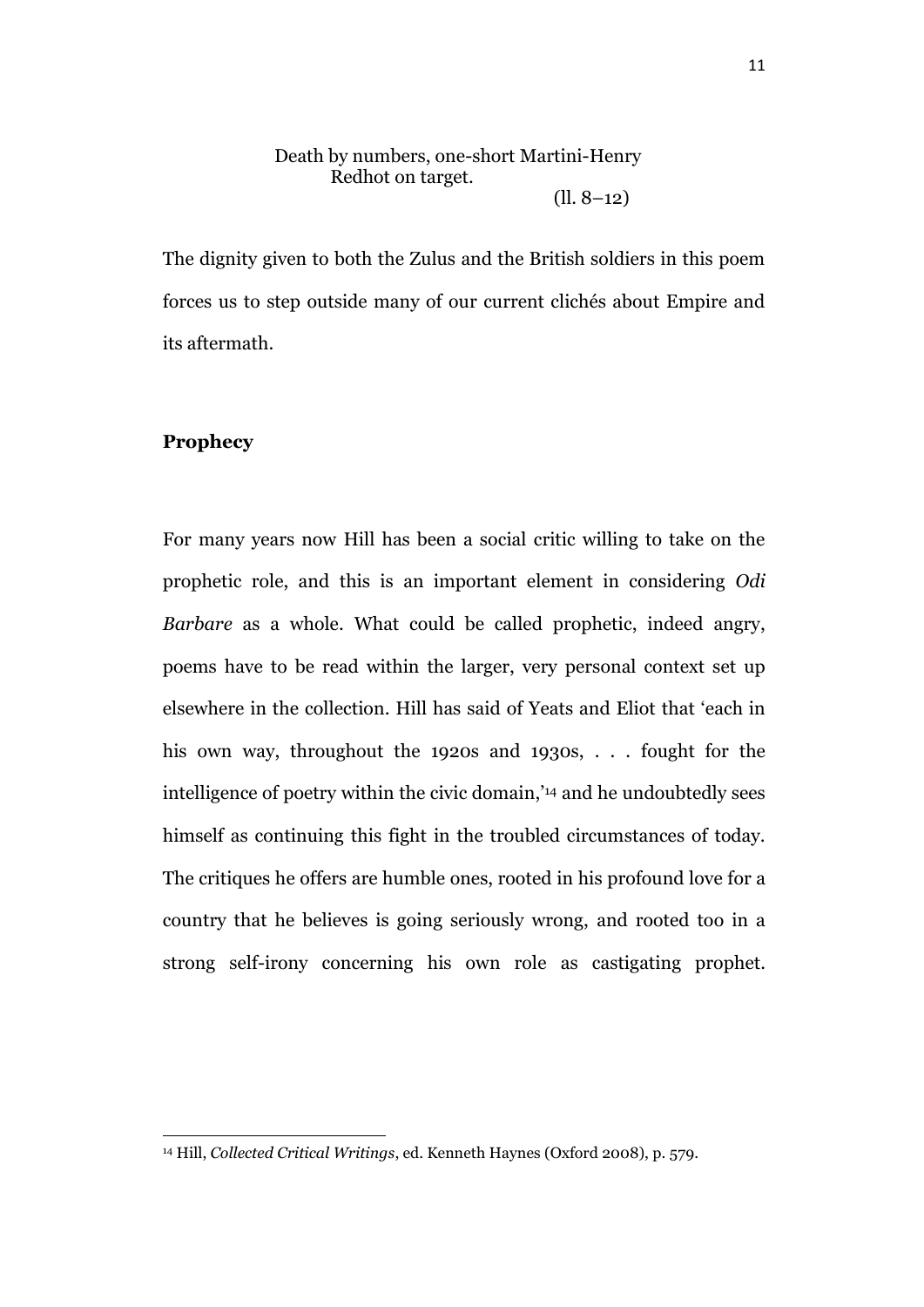Nonetheless, what he has publically called 'the bankers' scam' has clearly affected him deeply. <sup>15</sup>

There are two particular sources for his moral thinking here: the lectures comprising John Ruskin's *Unto this Last* (1860), and William Morris's 'Art under Plutocracy', the most important of the *Lectures on Socialism* (1883)*.* 'Ad Valorem', the last lecture of *Unto this Last*, in its nuanced discussion of what 'wealth' actually and really is – as opposed to the alienated or distorted views of wealth that are in vogue – and its wonderful description of what really constitutes the wealth or well-being of society, reads like a tract for *our* times as well as the times for which it was written.<sup>16</sup> Similarly Morris's critique of a society intent on prioritizing notions of 'competition' over those of 'co-operation', and of reinforcing 'that terrible organization of selfishness' which is the class system, is another powerful text for today to which Hill is drawing attention. <sup>17</sup> In Ode XXXIX he takes up Ruskin's word 'illth' (the distorted misunderstanding and misuse of 'wealth' so-called, breeding social injustice), <sup>18</sup> and a variation of Morris's phrase 'anarchical Plutocracy', 19

<sup>15</sup> Hill, 'How ill white hairs becomes a fool and jester', Inaugural lecture, Professor of Poetry, University of Oxford, 30 November 2010. Podcast at http://www.english.ox.ac.uk/news-events/regular-events/professor-poetry.

<sup>16</sup> John Ruskin, *Unto this Last,* in *The Works of John Ruskin: Library Edition*, ed. E. T. Cook and Alexander Wedderburn, 39 vols. ( London and New York 1903–1912): vol. XVII.

<sup>17</sup> William Morris, 'Art under Plutocracy', in *The Collected Works of William Morris*, ed. May Morris, 24 vols. (London 1910–15): vol. XXIII, pp. 164–91 (191). In his lectures as Professor of Poetry at Oxford University in 2011, as yet unpublished, Hill made much of 'Art under Plutocracy'.

<sup>18</sup> For the coinage and discussion of the term 'illth', see Ruskin, p. 89. <sup>19</sup> Morris, p. 191.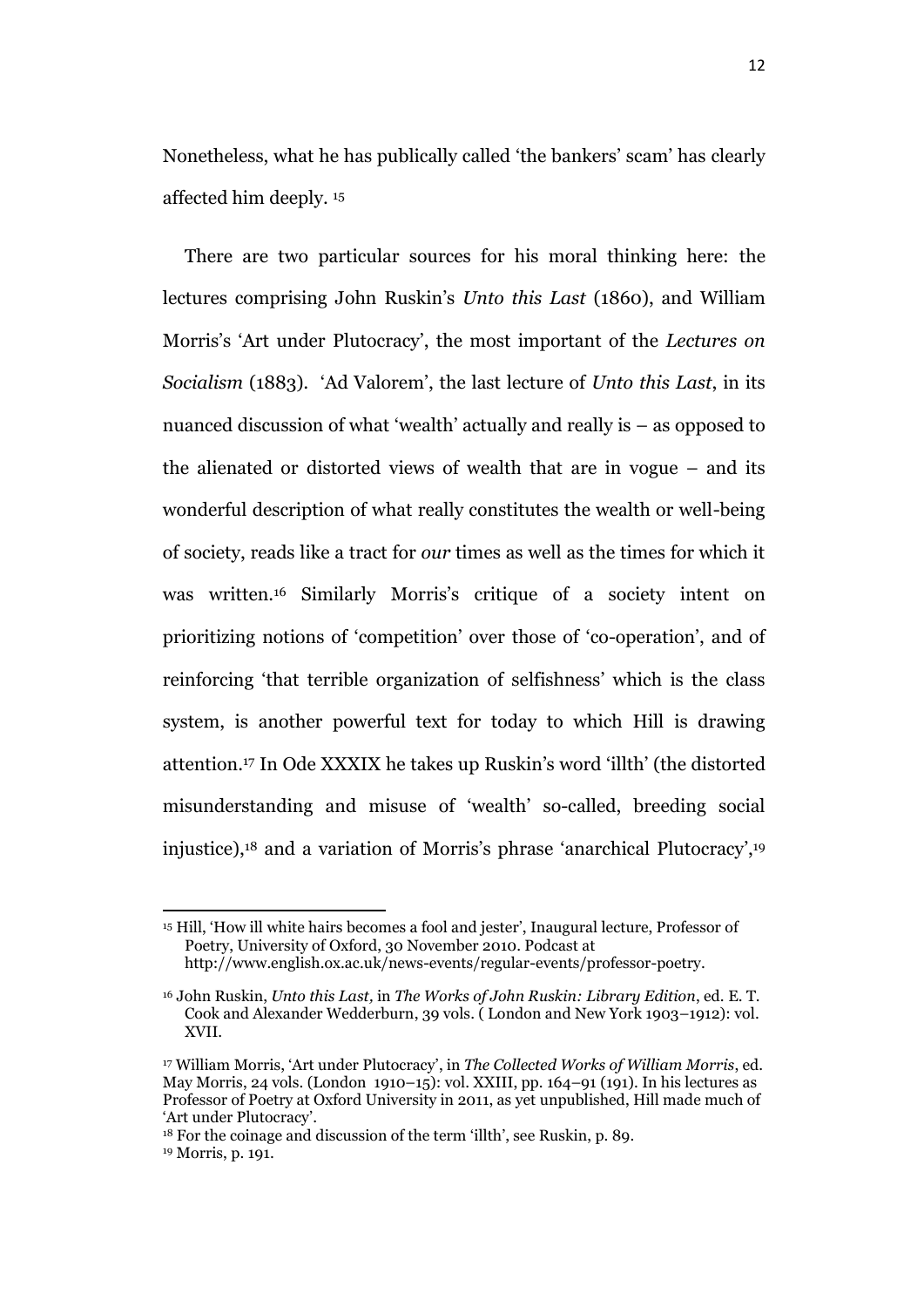i.e. 'Plutocratic anarchy' (l. 13), to begin to expose the mindset that lies at the root of our present troubles.

No short summary is going to do justice to either Ruskin or Morris here, and I take it that what Hill is partly doing in this ode – and in the related poem, Ode XIII – is simply pointing to these great social thinkers and demanding that we reread them urgently. In effect what he is saying is that we are living at a moment of historical recurrence, in which these thinkers become newly pertinent. The following, for example, from Ruskin's *Unto this Last*, might surely give us pause:

That country is the richest which nourishes the greatest number of noble and happy human beings; that man is richest who, having perfected the functions of his own life to the utmost, has also the widest helpful influence, both personal, and by means of his possessions, over the lives of others.<sup>20</sup>

Ode XXXIX joins up these ideas about true wealth and 'illth' with the speeches in *Timon of Athens* where Timon, after his fall, attacks the corruptions and distortions brought about by the wrong valuing of money. 'Throat-cutting' (l. 3), as alluded to here, is an idea that occurs several times in the play, as for example, when Timon tells bankrupts to 'hold fast': 'Rather than render back, out with your knives, / And cut your trusters' throats' (4. 1. 9–10). All Timon is doing in this and related speeches is slightly exaggerating the conditions of selfishness, greed, and unkindness which he now sees as pervasive. Hill is awed by the rhetorical

<sup>20</sup> Ruskin, p. 105.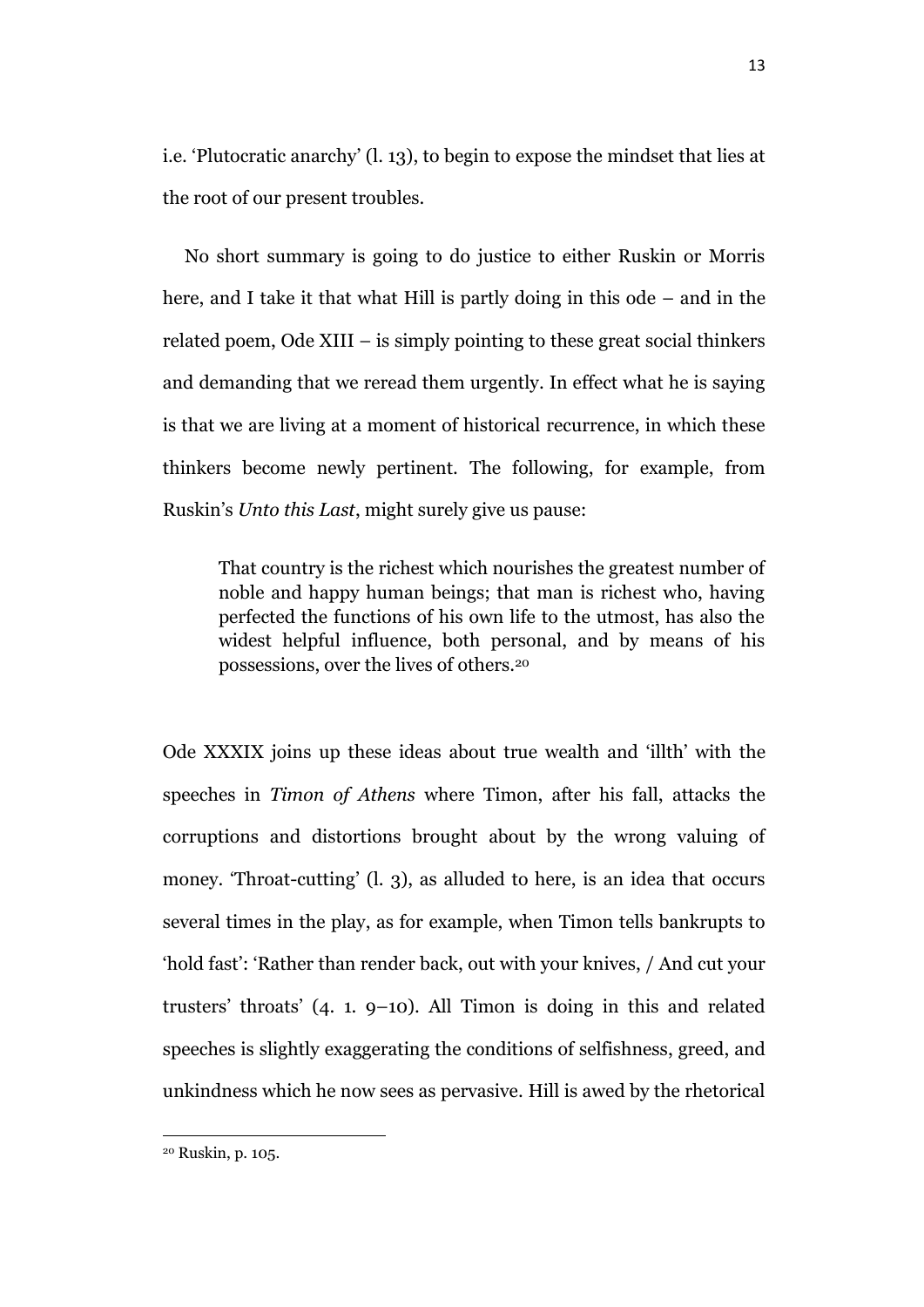power of the great speeches in Act 4, and the quality of their attack on the wickedness of humankind in relation to wealth: 'Massive those turbines of a salt invective' (l. 10). He would like, in the same way, to 'bear witness', if, as an old man, he could survive the sheer 'rift' of his own anger (ll. 10–11).

#### **Art**

It is when we turn to the question of the arts, and their potential meanings, that we may feel we are getting near to the centre of the argument in *Odi Barbare*, for the volume is saturated with allusions to artists, novelists, and poets, sometimes via extended reference and sometimes via the briefest or most implicit mention. From one point of view, it is very touching to see a long-practiced and fine poet, in his late seventies at the time of writing, thinking these things through again, but there is nothing sentimental here. Hill is not offering some formula for 'the function or meaning of poetic art in times of trouble'. He offers glimpses and suggestions, what Heaney would call 'echo soundings'. Different poems maintain different moods, and to that extent different implications.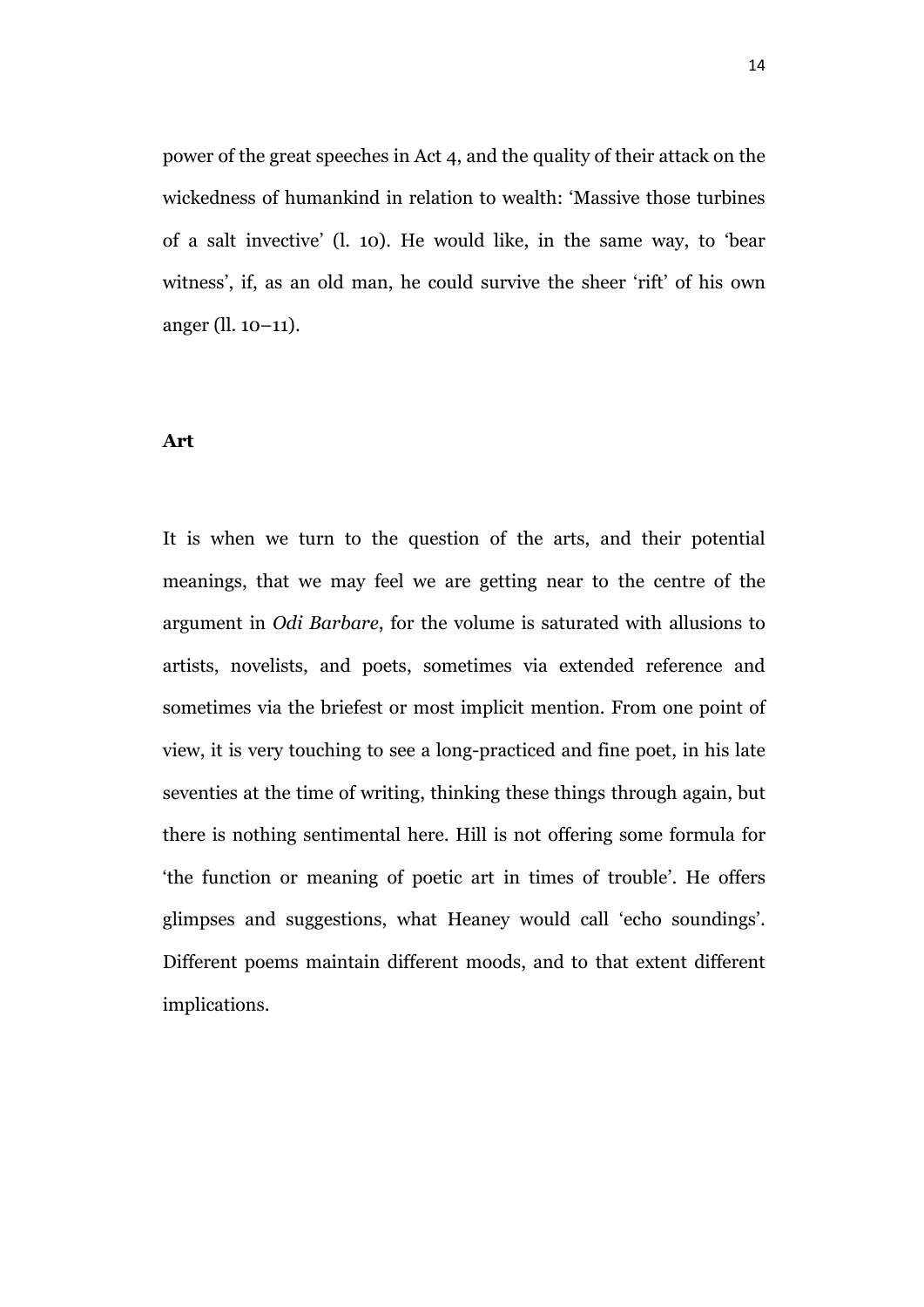One affinity that can be felt here is with Hannah Arendt (1906–1975), a thinker who has meant much to Hill, <sup>21</sup> in particular her *Between Past and Future* (1961) and her *Lectures on Kant's Political Philosophy* (1982). Long before our present partly postmodern cultural condition, Arendt was already picking up the drift of the times and thinking hard about the differences between 'culture and art' (and their 'permanence' or 'timelessness') and 'mass entertainment'. The danger under present conditions is that 'culture . . . is eventually absorbed into the consumer society's need for entertainment, by virtue of an all-encompassing functionalization'. <sup>22</sup> This phrasing is from Ronald Beiner's summary of Arendt's position in her essay 'The Crisis of Culture: Its social and Political Significance'. Implicitly, this is a position that Hill agrees with, and he certainly does not see it as in any way 'elitist'. Here is Arendt in her own words:

Culture relates to objects and is a phenomenon of the world; entertainment relates to people and is a phenomenon of life. An object is cultural to the extent that it can endure; its durability is the very opposite of functionality, which is the quality which makes it disappear again from the phenomenal world by being used and used up. . . . A consumers' society cannot possibly know how to take care of a world and the things which belong

<sup>21</sup> A particular telling late mention of Arendt occurs in 'A Postscript on Modernist Poetics': *Collected Critical Writings*, p. 573.

<sup>22</sup> Ronald Beiner, 'Introspective Essay', postscript to Hannah Arendt, *Lectures on Kant's Political Philosophy,* ed. Ronald Beiner (Brighton 1982), pp. 102–03.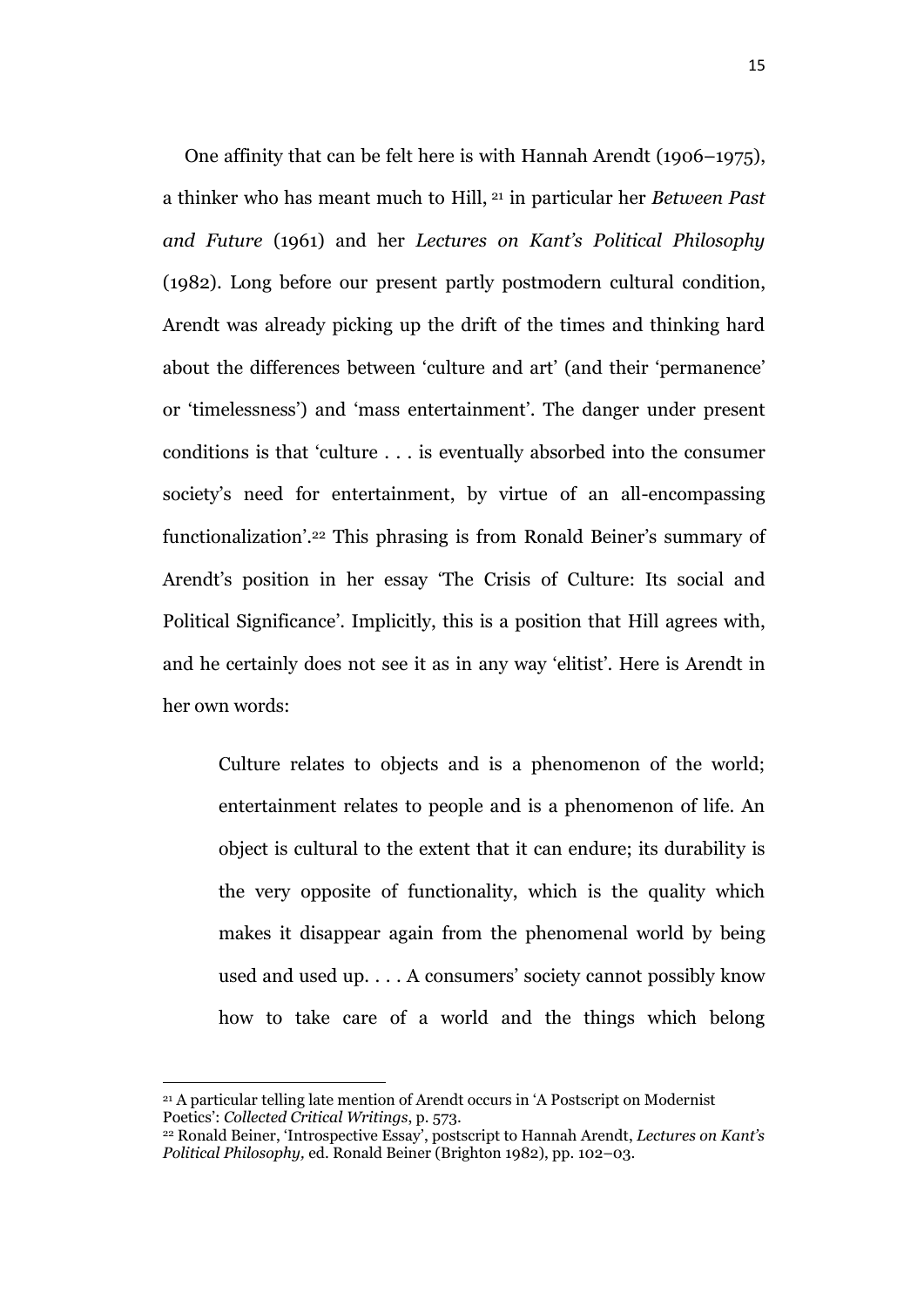exclusively to the space of worldly appearances, because its central attitude toward all objects, the attitude of consumption, spells ruin to everything it touches. 23

Ode XVII can be read in the light of this remark. The questions it is posing are these: What survives against the flow of time? Why does it do so? But there is also a very personal note here, as the ageing poet faces the vulnerabilities of his own physical and mental states: 'Face of such woes grins elegiac triumph'  $(l, 5)$  – it is almost as though he (with Hamlet) were staring at Yorick's skull. There are nine months in the womb to get ready for life; perhaps we should have a designated nine months at the end of life to ready ourselves for the 'labour / Strange' of death (ll. 7–8). But then the tone rallies. Even as the poet falls and stumbles – even amidst the brokenness of age – there is the hope that the integrity resulting from weakness might lead to the artistic holy grail: 'substance, */ Splendida verba*' (ll. 11–12). And when he thinks of an instance of such poetry, he thinks again of the passage in the *Aeneid*, Book II, from which he takes his epigraph. Hill is clearly deeply moved by this image of Priam 'gorgeously shaken' (l. 21). But then comes the twist in the tail: 'That the severed image [the body cut through with Pyrrhus's sword] *defies extinction* / Gives me the shivers' (ll. 27–28, emphasis added). The '*splendida verba*' is something that lasts. And this points us back to the fourth stanza:

<sup>23</sup> Arendt, *Between Past and Present: Six Exercises in Political Thought* (New York 1961) , pp. 208, 211.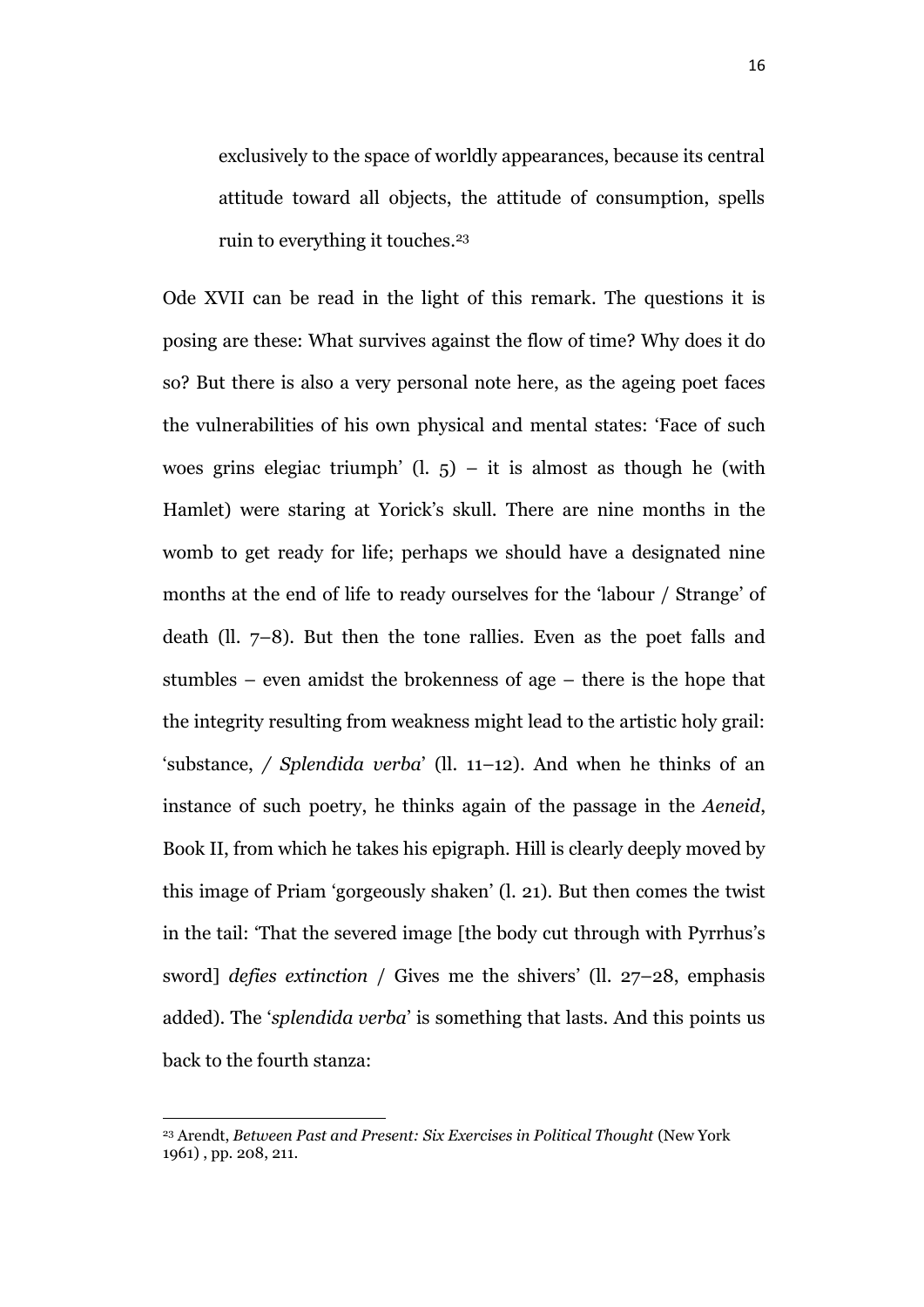That we do gamble and that who accepts may Call us on it: words as their own tribunal, Stelae shown hallowed by the goddess Justice Though but a fiction.

(ll. 13–16)

Serious writing is a risk, and the goddess Justice will sort all writing into the wheat and the chaff. Even so, 'though but a fiction', poetry can survive to vivify and console us.

Ode XXXVII strikes a different, more troubled note, and may appeal to more readers on just that account. It concerns the execution of Thomas Cromwell on 28 July 1540, on Tower Green, and the devastated grief of his friend Thomas Wyatt, poet and diplomat, who was there at the end. <sup>24</sup> No doubt lines 2–6 will appear obscure to some, but in fact they make simple points: 'Wyatt slipped his luck to a falcon's shadow' (l. 2) alludes to Wyatt's 'Lucks, my fair falcon, and you fellows all', and so to the period of imprisonment that Wyatt suffered after Cromwell's execution. Also, perhaps, via the image of the falcon (Anne Boleyn's badge or emblem), it may allude to Wyatt's earlier imprisonment in 1536 when, because of his supposed intimacy with Anne, he was embroiled in the case leading to her execution. Now Hill hears 'witticisms' knell' (l. 3) in the poem that Wyatt is traditionally supposed to have written in response to Cromwell's execution, 'The pillar perished is whereto I leant'. That poem is the death, as it were, of all that Renaissance sense of wit and elegance that is such an important element of style and meaning in

<sup>24</sup> For a description of this, see Susan Brigden, *Thomas Wyatt: The Heart's Forest*  (London 2012), pp. 524–25.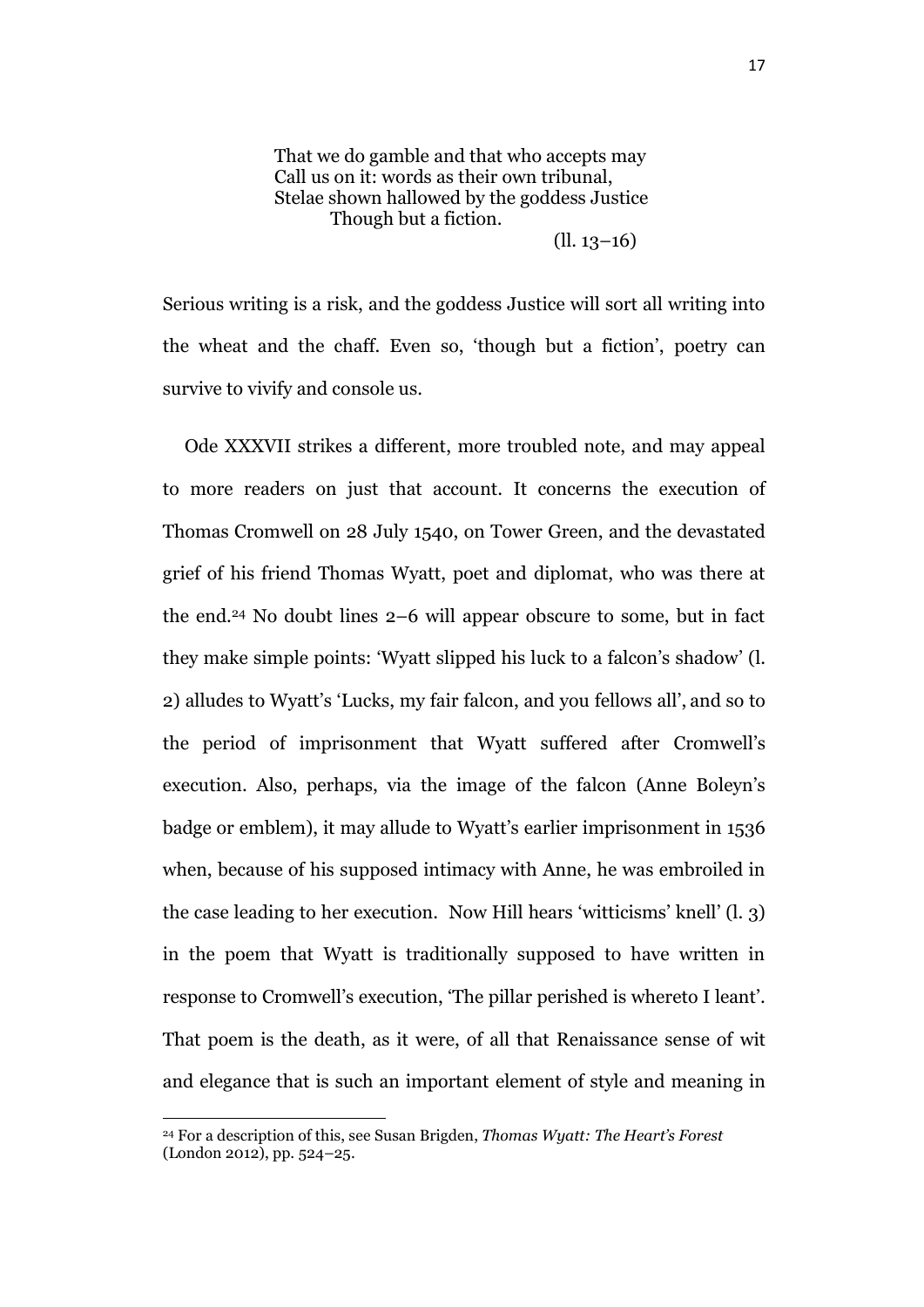Wyatt's verse. How can art stand up in the face of the brutality and intransigence of life? In this test-case, What is the point of it in the face of the tyranny of Henry VIII? The poet is in dialogue with his attentive reader: '*Endless invention* are you saying *why have / Endless invention?*'  $(11.7-8).$ 

This is another stark question, since any artistic career must be premised to some extent on 'endless invention'. We are being pointed to another subtext, in this case the opening chorus of T. S. Eliot's *The Rock*:

> Endless invention, endless experiment, Brings knowledge of motion, but not of stillness; Knowledge of speech, but not of silence; Knowledge of words, and ignorance of the Word. All our knowledge brings us nearer to our ignorance, All our ignorance brings us nearer to death, But nearness to death no nearer to GOD. Where is the Life we have lost in living? Where is the wisdom we have lost in knowledge? Where is the knowledge we have lost in information? (Chorus 1, ll. 7–16) 25

Certainly Eliot himself went beyond this position in his later career, in order to continue writing, but this is surely a continually available mood within Christian humanism, a blunt reminder of the 'vanity of vanities'. Hill brings two things into play in answering this mood's challenge: partly an acknowledgement of the 'vanity of vanities', and then a turning to a strange kind of joy in art itself. At least, this is how I read the mood of the poem's ending, where, having briefly surveyed the later careers of Yeats, Pound, and Stevens, and how time and distance adjusts our view

<sup>25</sup> Eliot, p. 161.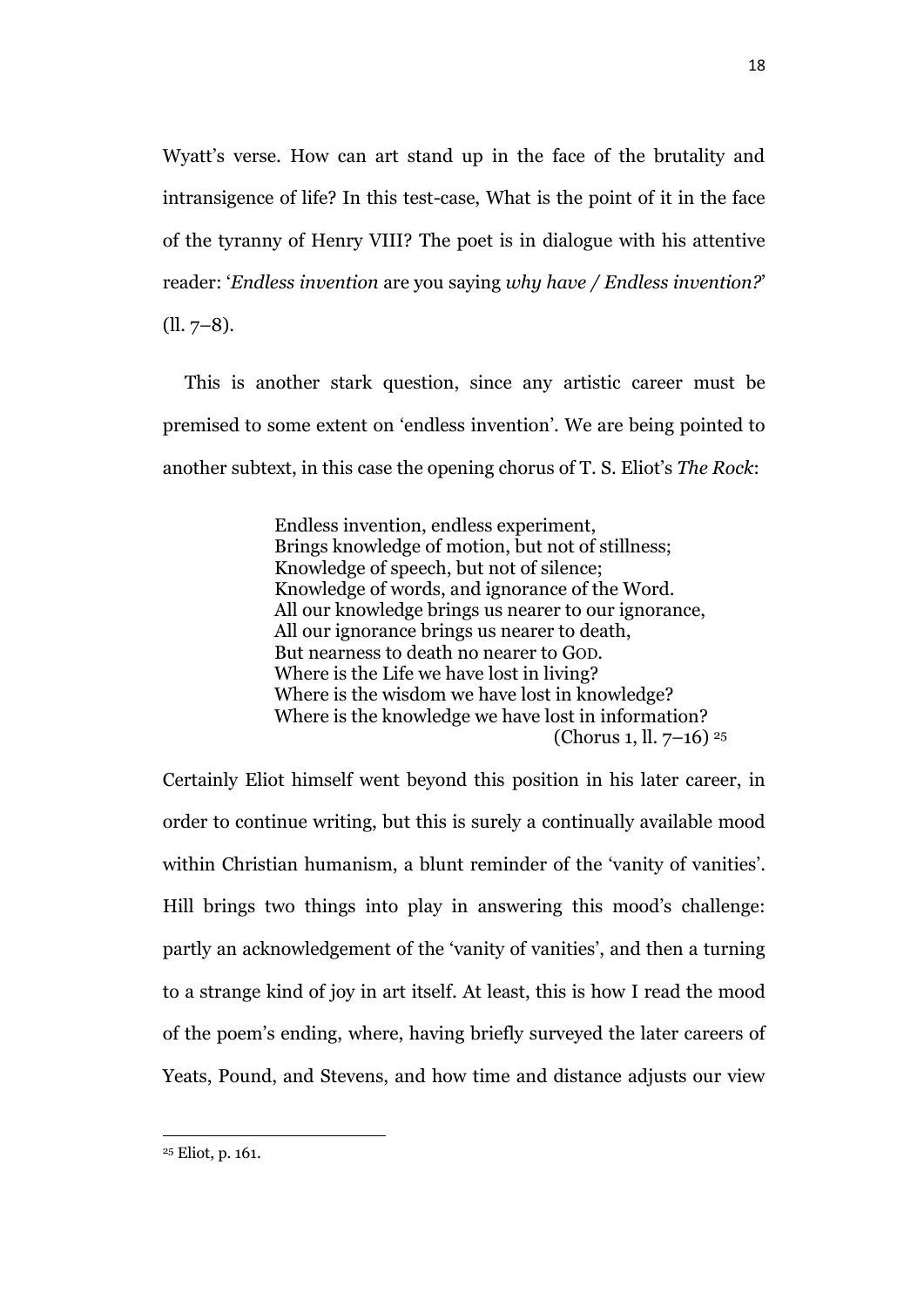of those careers, he makes sense of his own ongoing career through 'both toc- /Cata and spieltrieb' (ll. 23–24). The light, improvisational quality of a toccata stands here for the sheer fun and games of art, the playfulness, the joy of it. This is picked up in the reference to 'spieltrieb' ('the play drive'), as analysed by Friedrich Schiller in *On the Aesthetic Education of Man.* <sup>26</sup> To Schiller, and for Hill also, the 'play drive' creates the breakthrough space between purely sensuous and purely rational apprehension, so that the aesthetic is one of the cornerstones of human civility and dignity. If that puts a lot in a short space, Hill is even briefer. His notations are pointers and hints, not fully fledged solutions to huge dilemmas.

### **Faith**

It seems predictable, I think, that much of the complex and involved nature of Hill's utterance in this volume will prove controversial. After all, Hill deliberately eschews what he has called 'the savage and canting populism' of our times, and has mocked some notions of 'accessibility' in art.<sup>27</sup> There are no concessions in *Odi Barbare* to the indifferent, unenergised, or unformed reader. Various defences of his own 'difficulty'

<sup>26</sup> Friedrich Schiller, *On the Aesthetic Education of Man*, trans. Reginald Snell

<sup>(</sup>Mineola, NY 2004), pp. 8, 74–7, 79–80, 112, 126, 135.

<sup>27</sup> Hill, 'How ill white hairs'.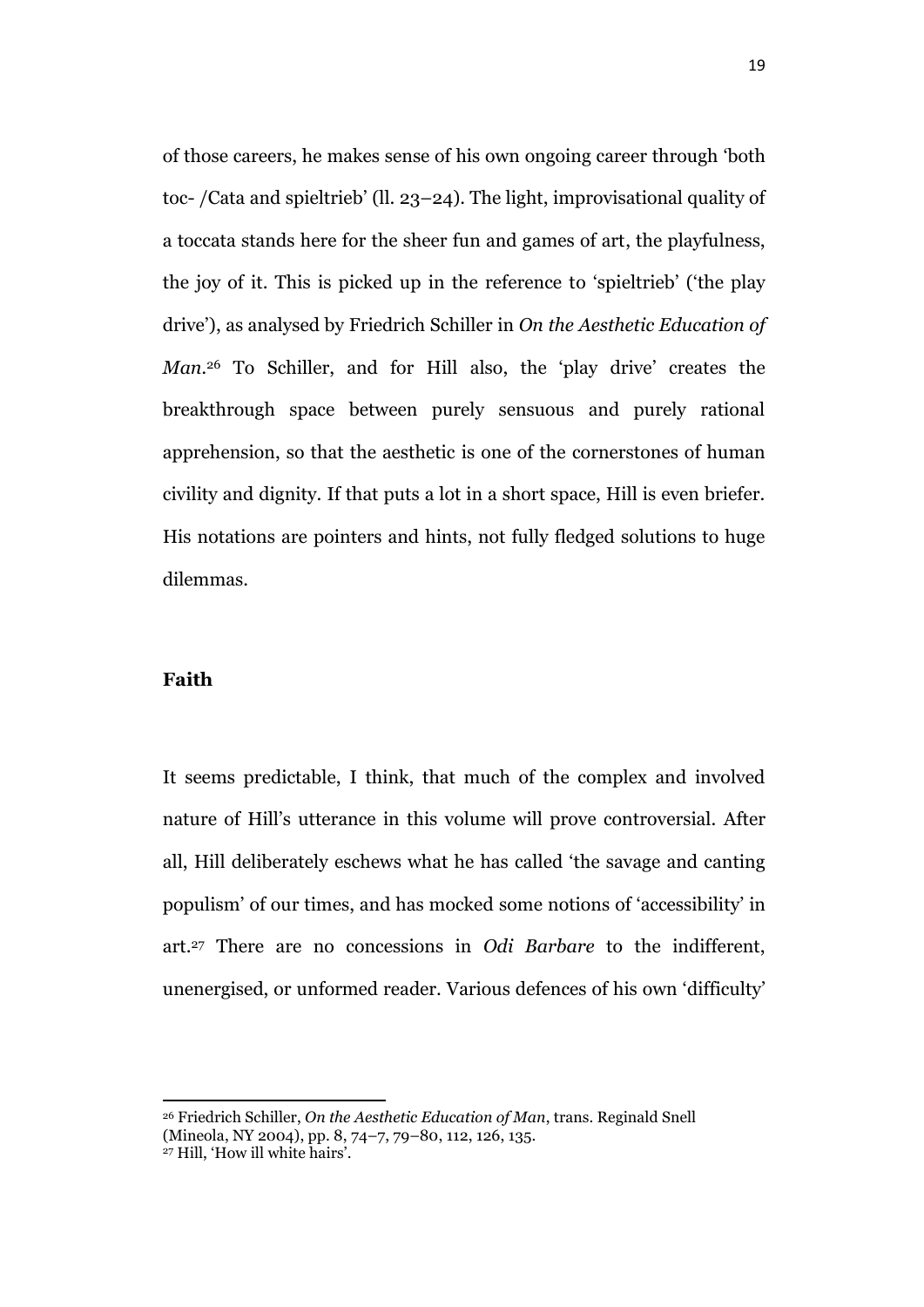have peppered his career,<sup>28</sup> and one of his favourite critical quotations is this typically modernist statement from the American critic R. P. Blackmur: 'The art of poetry is amply distinguished from the manufacture of verse by the animating presence in the poetry of fresh idiom: language so twisted and poised in a form that it not only expresses the matter at hand but adds to the stock of available reality.' <sup>29</sup> This clearly captures the spirit of *Odi Barbare'*s ambition. All too evident in these odes is the 'twisting' of language; so too, however, is what they take from the structure of the metrical form, which continually acts to lift up the emotional affect. No doubt the 'twisting' and the difficulty that goes with it will be criticized by some. It is interesting, however, that the poems where 'twisting' and 'poising' really work well together are often those concerned with deep kinds of happiness, often with some kind of religious under-pinning.

Ode XXV, for example, is a response to Richard Lovelace's beautiful lyric 'Gratiana Dauncing and Singing' (1649), where Hill re-evokes the figure of a seventeenth-century woman dancing in masque mode, and sees in her 'noble' frame, and in the composed and balanced nature of her dance, an image of spiritual perfection. Ode XXVIII is an evocation of first, adolescence love: the poet freely concedes that, had this romance gone on to marriage, it would have proved folly, but wants to register the

<sup>28</sup> E.g. 'Geoffrey Hill [interview]: The Art of Poetry No. 80', *The Paris Review* 154 (Spring 2000).

<sup>&</sup>lt;sup>29</sup> Quoted here from Hill, 'How ill white hairs'. It was originally the opening sentence of a book review by Blackmur that appeared in *Poetry* (May 1935), but was thrown into prominence by John Berryman's use of it in his poem 'Olympus', in *Love and Fame* (New York 1971).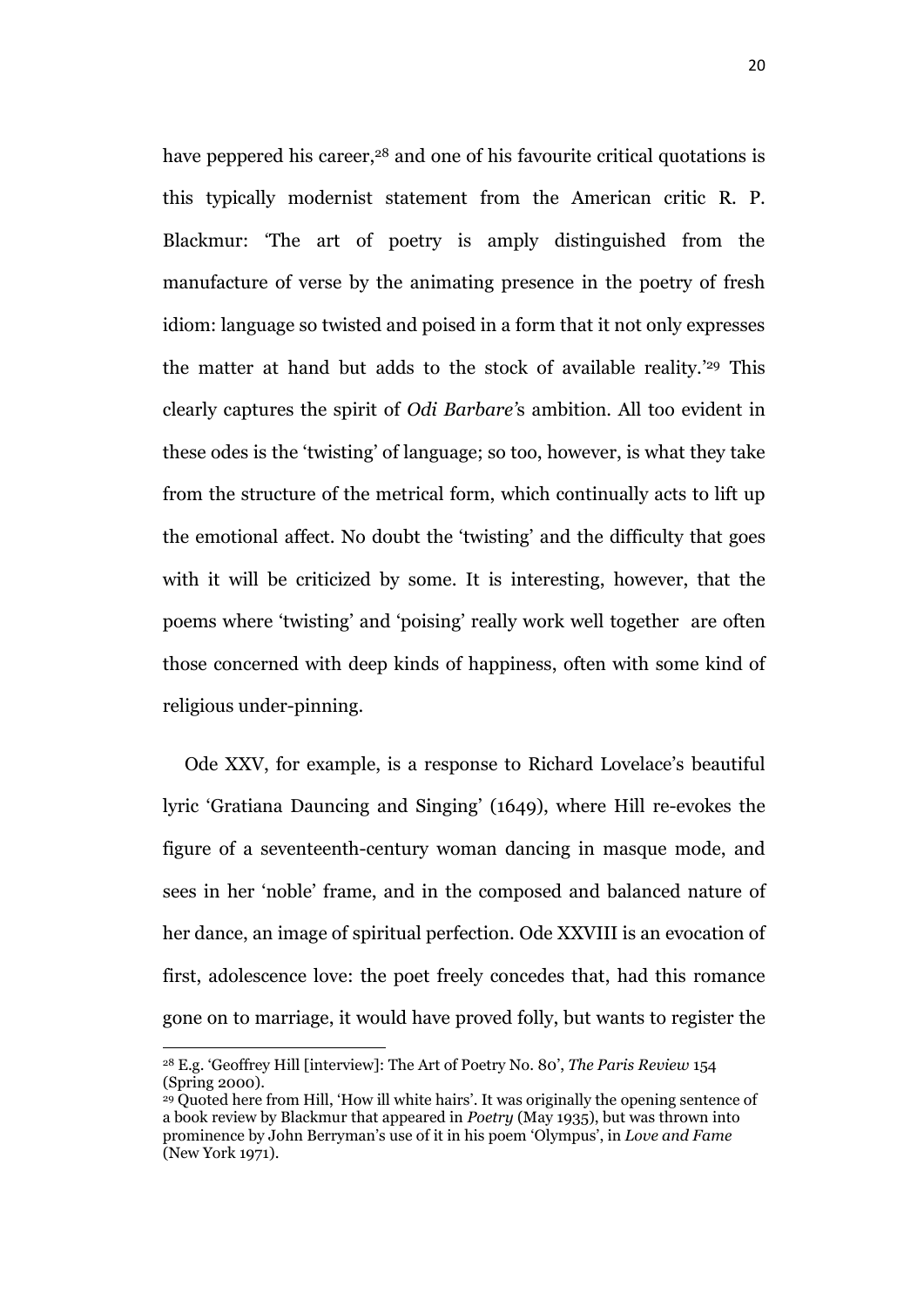delight of 'that chanced day brief as the sun's arising' (l. 22) which was another glimpse of the higher life. Ode XXXII, one of the most obviously Hopkins-derived poems, gives us a magnificent springtime scene on Pendle Hill, Lancashire, narcissi and blackthorn bursting into bloom, 'telling what message if not resurrection' (l. 10). And Ode XLVI gives us 'disruptive' laughter at a funeral, perhaps the poet's own, this laughter being somehow affirming and life-giving amidst the necessary 'formalities' and the 'deeper sense crafting us mute' (l. 13).

The great poem in this context is Ode XLV, which we might reasonably call Hill's version of 'The Windhover'. (Most readers, I think will be struck here by lines 5–6 as a wonderful echo of Hopkins's manner.) In the opening of the ode, the poet looks at a beautiful autumn landscape – probably, from hints in the first stanza, somewhere in north Wales – and is profoundly engaged with the scene. His heart's 'well'  $(l, 7)$  – its most intensely living depths – finds itself echoed in the sheer loveliness of the landscape. Just at this point, he sees a buzzard flying overhead and his 'heart in hiding / Stirred for a bird, – the achieve of, the mastery of the thing'; in Hill's bold reworking of those famous lines:

> Throps a buzzard, lazily photographs his Aerial scenics. Be a fool and say so: Adamantine age set to melt in flames of Absolute longing. (ll. 21–24)

'Throps' is a joyous coinage, evoking the sound stroke of the buzzard's wings in flight, as it slowly takes in the panorama of the scene below it.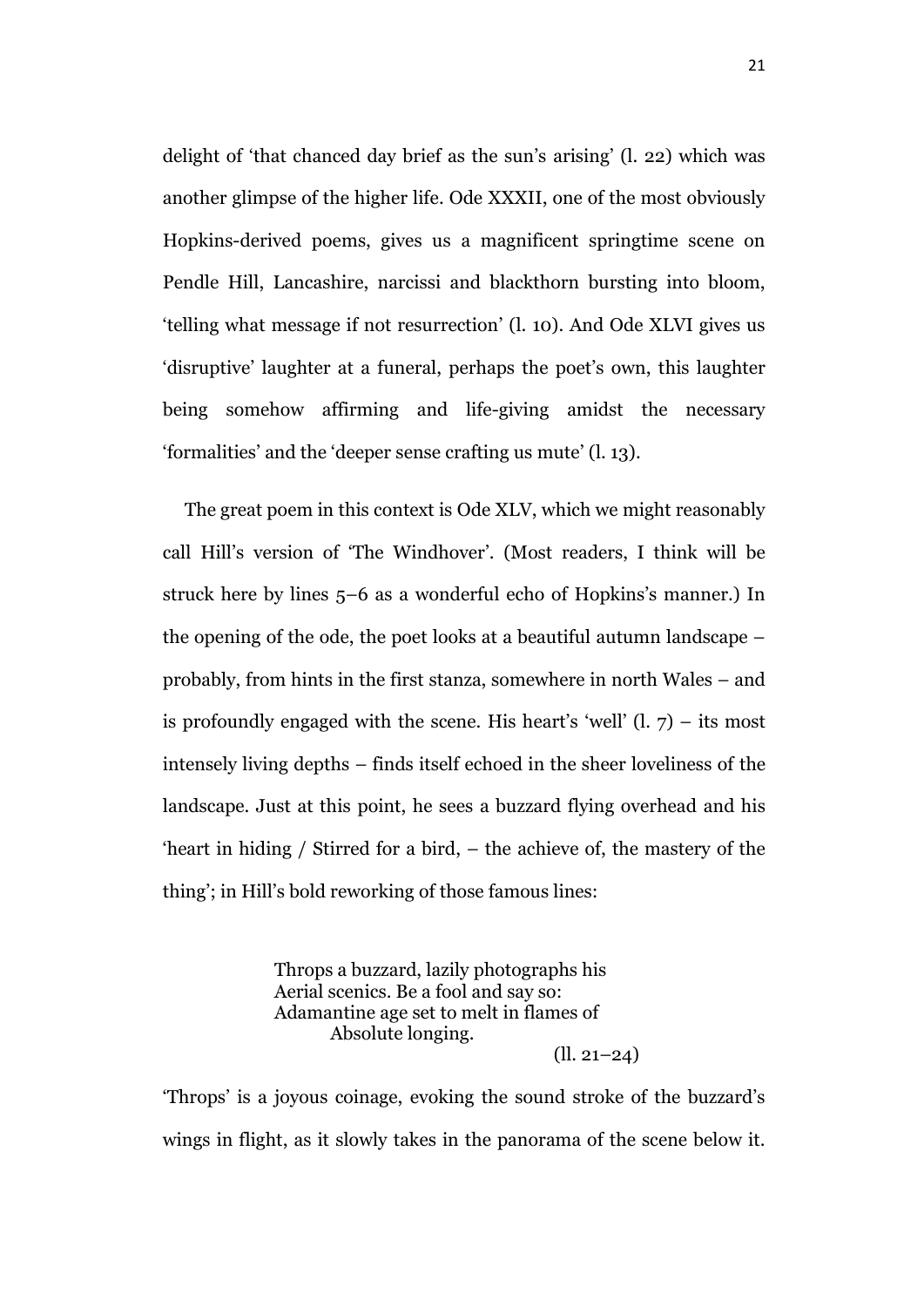This playful, Hopkins-like inventiveness with language is also there in the opening stanza:

> Here at full noon only endormant cloudscapes, Active curtailed nerves of the earth-scarps braded, Flense of some late glacier's vanished keel yet Cutting between them.  $(1, 1-4)$

Meaning here is surely no harder than in Hopkins. I assume something like this is meant: 'Here, at full noon, there are the sleepy, barely-moving late summer clouds, which seem to be like nerves reaching out a certain way from the smoothed but sharp-sided hills – we can still almost imagine the knife (the flense) of the glacier's bottom cutting the valley shape between them'. The 'cloudscapes' are the 'active curtailed nerves' of this landscape because they seem to be rising up, evaporating, out of it. 'Flense' is presumably a shortened form of 'flensing knife' (curiously, not covered properly in *OED*),<sup>30</sup> the knife used to cut the blubber off whales, and hence generally a knife used for skinning animals. Within this landscape, in the second stanza, the gorse's vivid yellow is 'conclamant' (l. 5). This gorse 'rakes and reivers' [i.e. grabs and invades] barrens' (l. 6), i.e. the barren areas of the fells. ('Reivers' is still a term known in the north of England for cross-border raiders or cattle-stealers, though here it is employed as a verb.31)

<sup>30</sup> One instance is given *en passant* under the verb entry 'flench | flinch | flense'.

<sup>31</sup> *OED* gives it only as a noun, under the spelling 'reaver'.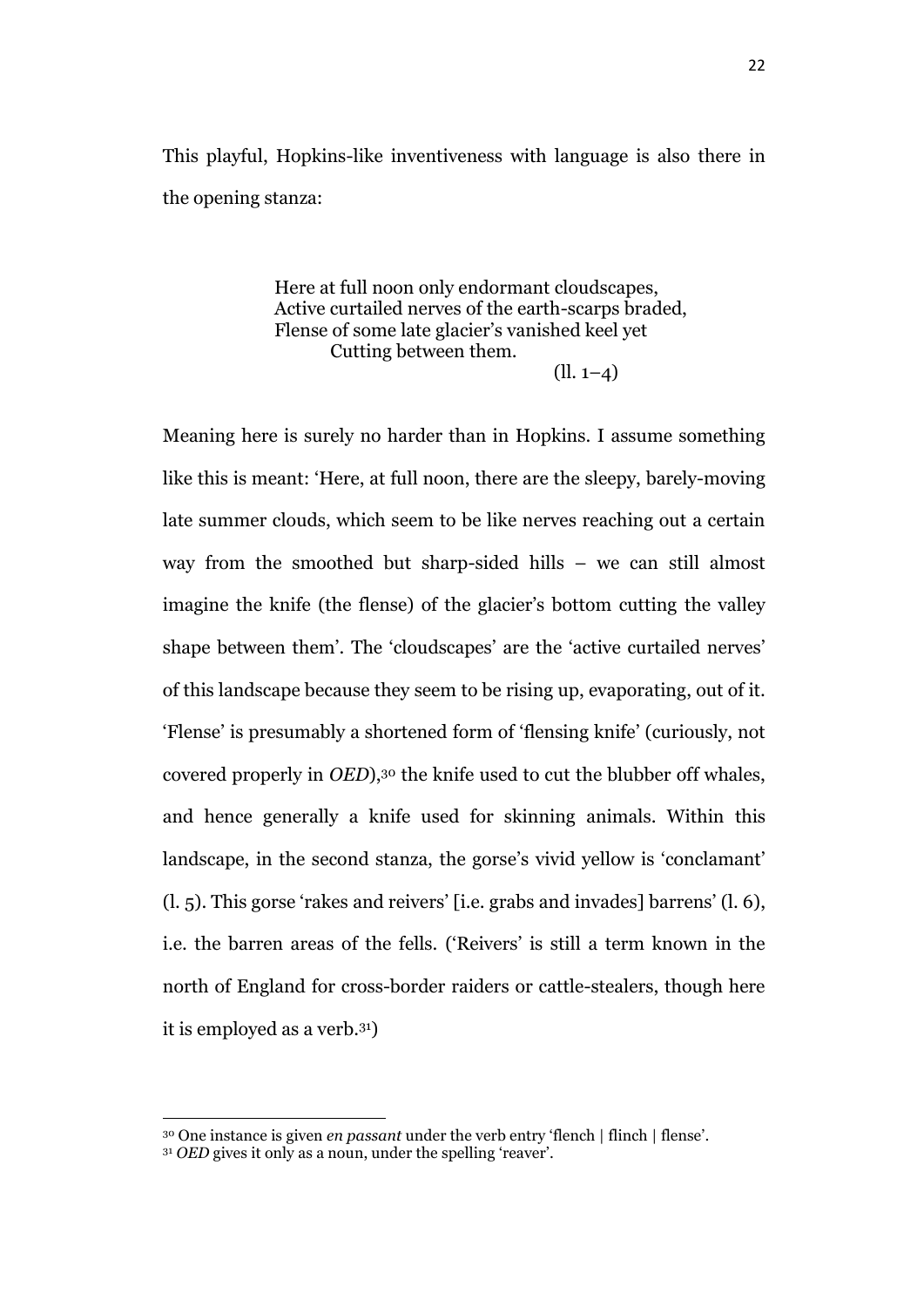The middle stanzas hinge on a witticism attributed to the film star Bette Davis (1908–1989): 'Old age is not for sissies'. We have here a slightly modified form of it: '*old age is / Not for the squeamish*' (ll. 11– 12). The poet challenges the attitude behind the witticism because he is now of an age (eighty) to match Davis's, and with the usual health problems, but he refuses to take on the mantle of stoicism in the face of death. Life is a good, even if it ends. No *Phaedo* for him. 'I do not see us reabsorbed in nature' (l. 14): we are molecules reabsorbed in the earth, but not only that. He will rework, in a flirtatious or fresh way, Davis's witticism in order to challenge it. Man is in love and loves what perishes, but – so what? In old age comes an intensification of eros, and hence of delight in the natural world, and in the sense of that world's fundamental goodness. Art (in the shape of the Prelude to Debussy's Cello Sonata in D minor) comes in here to set up the final stanza: the kind of old age that the poet 'signed for' is that which he finds enacted emotionally in Debussy's music. Art is part of the way in which we are in love with the world, the good, God-given world. Even in 'adamantine age' the poet finds himself in love with nature and its loveliness:

> This is what I signed for—*musicien français* But in English—as when that time-eliding Brief rhapsodic lento begins Debussy's *Cello Sonata*.

Throps a buzzard, lazily photographs his Aerial scenics. Be a fool and say so: Adamantine age set to melt in flames of Absolute longing.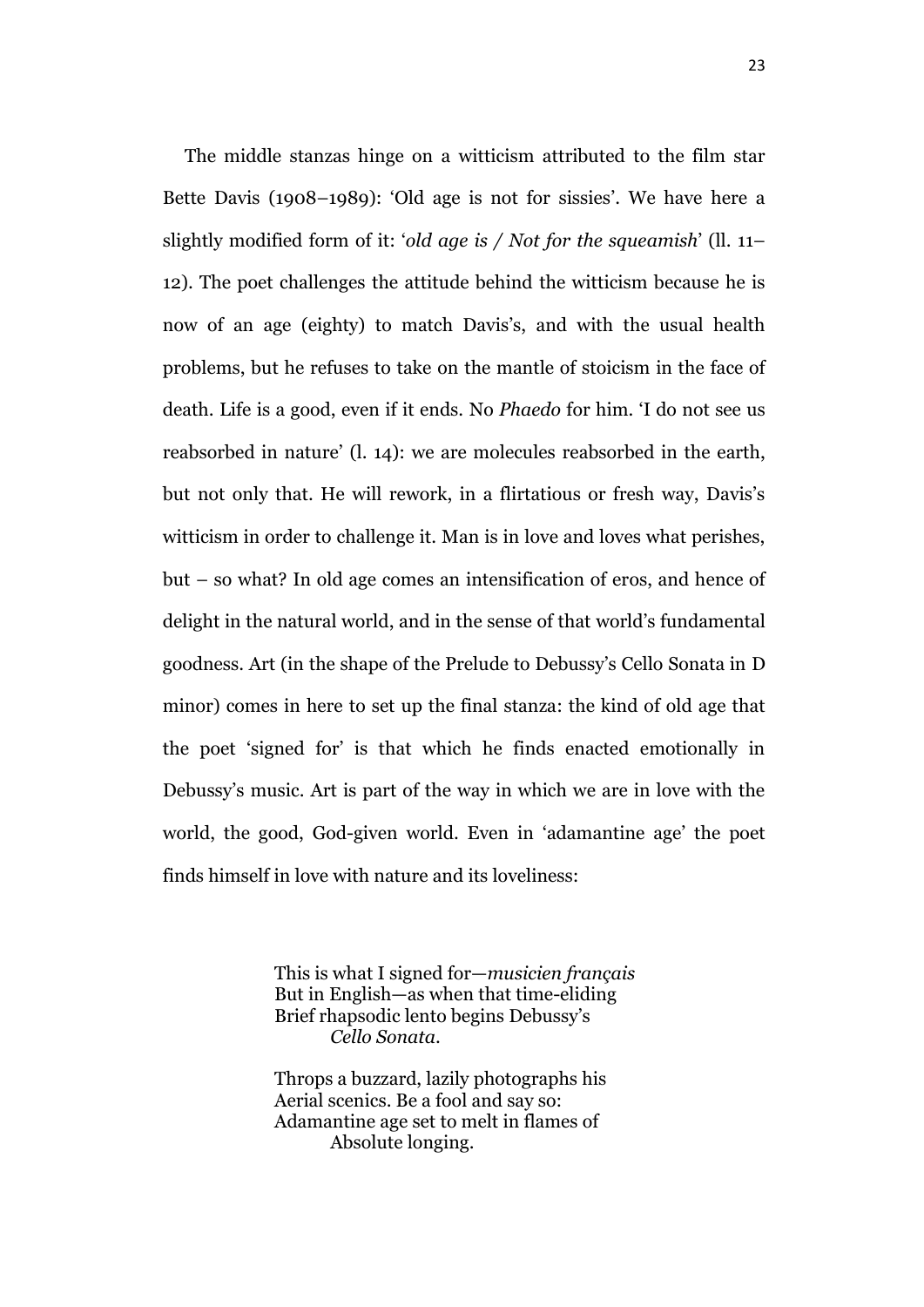(ll. 17–24)

This, I take it, is the high-point of the argument in *Odi Barbare.* The poet has sung the psalms of despair; now he sings the psalms of joy. We might say simply that the collection takes us from the horrors of Łodz and Passchendaele to this extraordinary, elevated, elated moment.